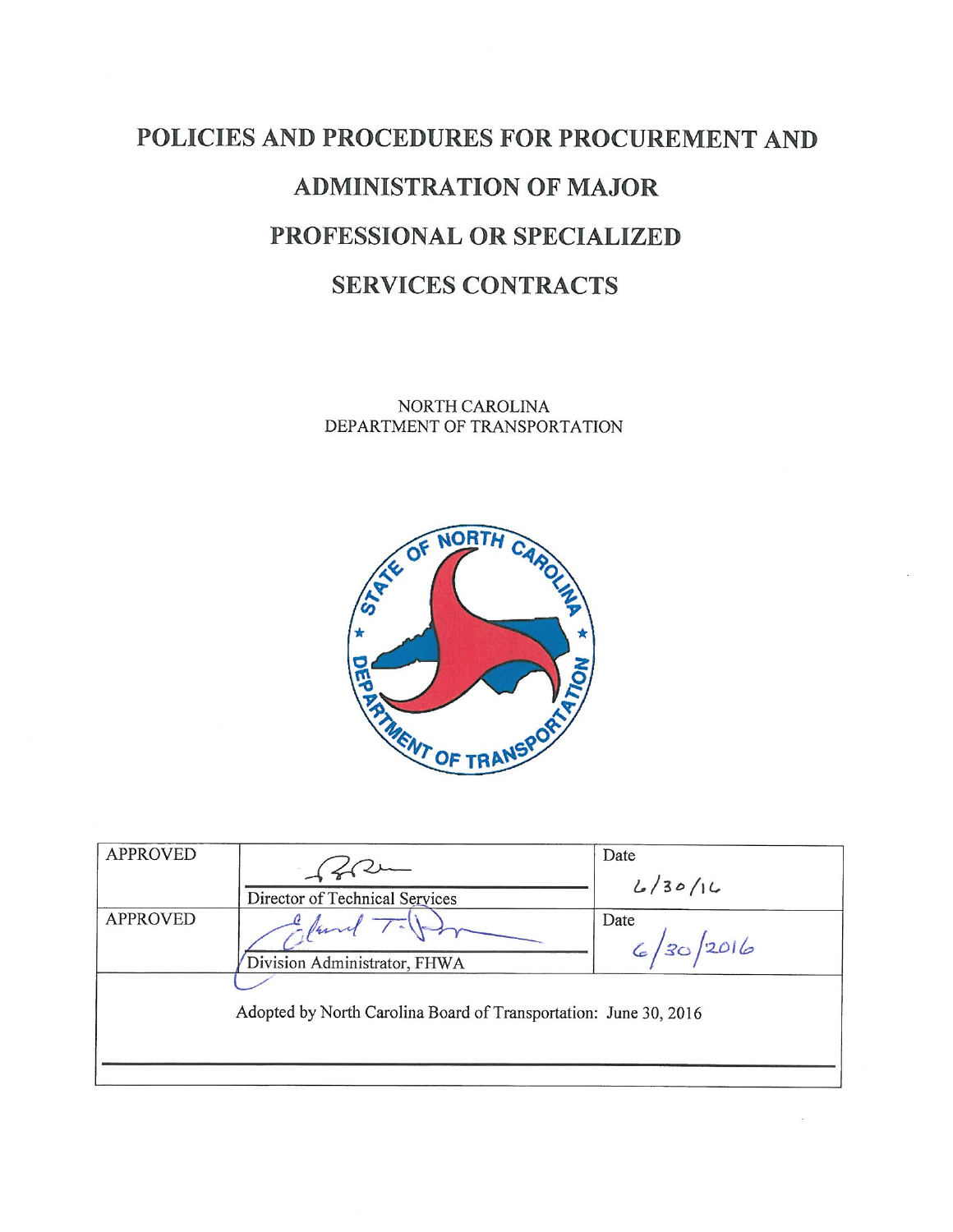# **POLICIES AND PROCEDURES FOR PROCUREMENT AND ADMINISTRATION OF MAJOR PROFESSIONAL OR SPECIALIZED SERVICES CONTRACTS**

NORTH CAROLINA DEPARTMENT OF TRANSPORTATION



| <b>APPROVED</b>                                                  |                                | Date |  |  |
|------------------------------------------------------------------|--------------------------------|------|--|--|
|                                                                  | Director of Technical Services |      |  |  |
| <b>APPROVED</b>                                                  |                                | Date |  |  |
|                                                                  | Division Administrator, FHWA   |      |  |  |
| Adopted by North Carolina Board of Transportation: June 30, 2016 |                                |      |  |  |
|                                                                  |                                |      |  |  |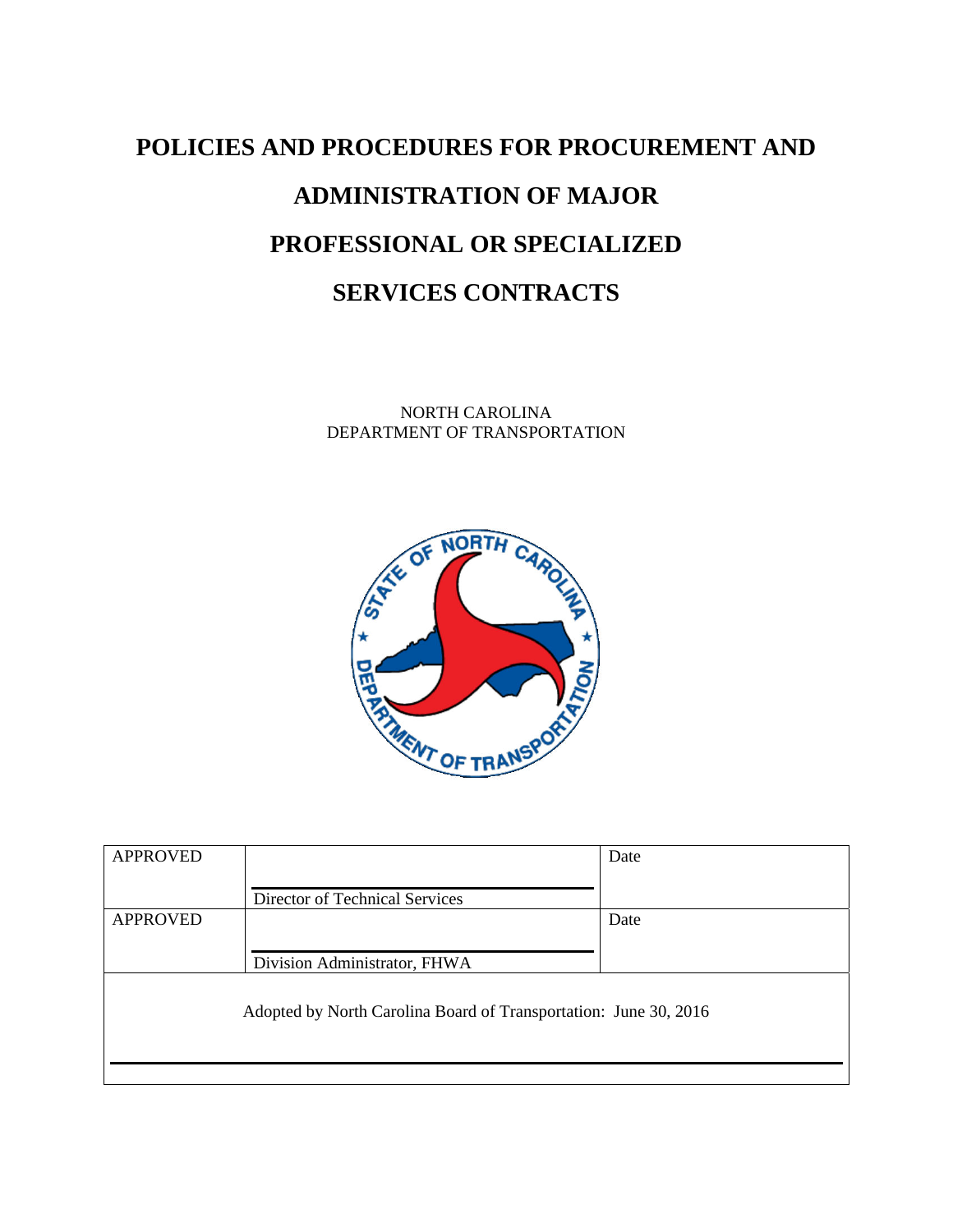# **TABLE OF CONTENTS**

|    | <b>CHAPTER</b>                                            | <b>PAGE NUMBER</b> |  |  |
|----|-----------------------------------------------------------|--------------------|--|--|
| 1. | <b>INTRODUCTION AND PURPOSE</b>                           |                    |  |  |
| 2. | <b>DEFINITIONS</b>                                        |                    |  |  |
| 3. | ROLES AND RESPONSIBILITIES                                |                    |  |  |
| 4. | CERTIFICATION AND PREQUALIFICATION                        |                    |  |  |
| 5. | PROCUREMENT METHODS                                       |                    |  |  |
| 6. | PROCUREMENT PROCESS                                       | 10                 |  |  |
|    | Request for approval to solicit letters of interest<br>a. |                    |  |  |
|    | Selection committee<br>b.                                 |                    |  |  |
|    | Selection of Firm<br>$\mathbf{c}$ .                       |                    |  |  |
|    | Negotiation of contract<br>d.                             |                    |  |  |
|    | <b>Execution of contract</b><br>e.                        |                    |  |  |
|    | Contract provisions<br>f.                                 |                    |  |  |
|    | Subcontracting<br>g.                                      |                    |  |  |
| 7. | <b>CONTRACT ADMINISTRATION</b>                            | 16                 |  |  |
|    | Types of contracts<br>a.                                  |                    |  |  |
|    | Payment methods<br>$\mathbf{b}$ .                         |                    |  |  |
|    | Contract amendments<br>$\mathbf{c}$ .                     |                    |  |  |
|    | d. Monitoring and evaluation of work                      |                    |  |  |
|    | Invoice procedures and retainage<br>e.                    |                    |  |  |
|    | Final payment<br>f.                                       |                    |  |  |
| 8. | SPECIAL CIRCUMSTANCES                                     | 21                 |  |  |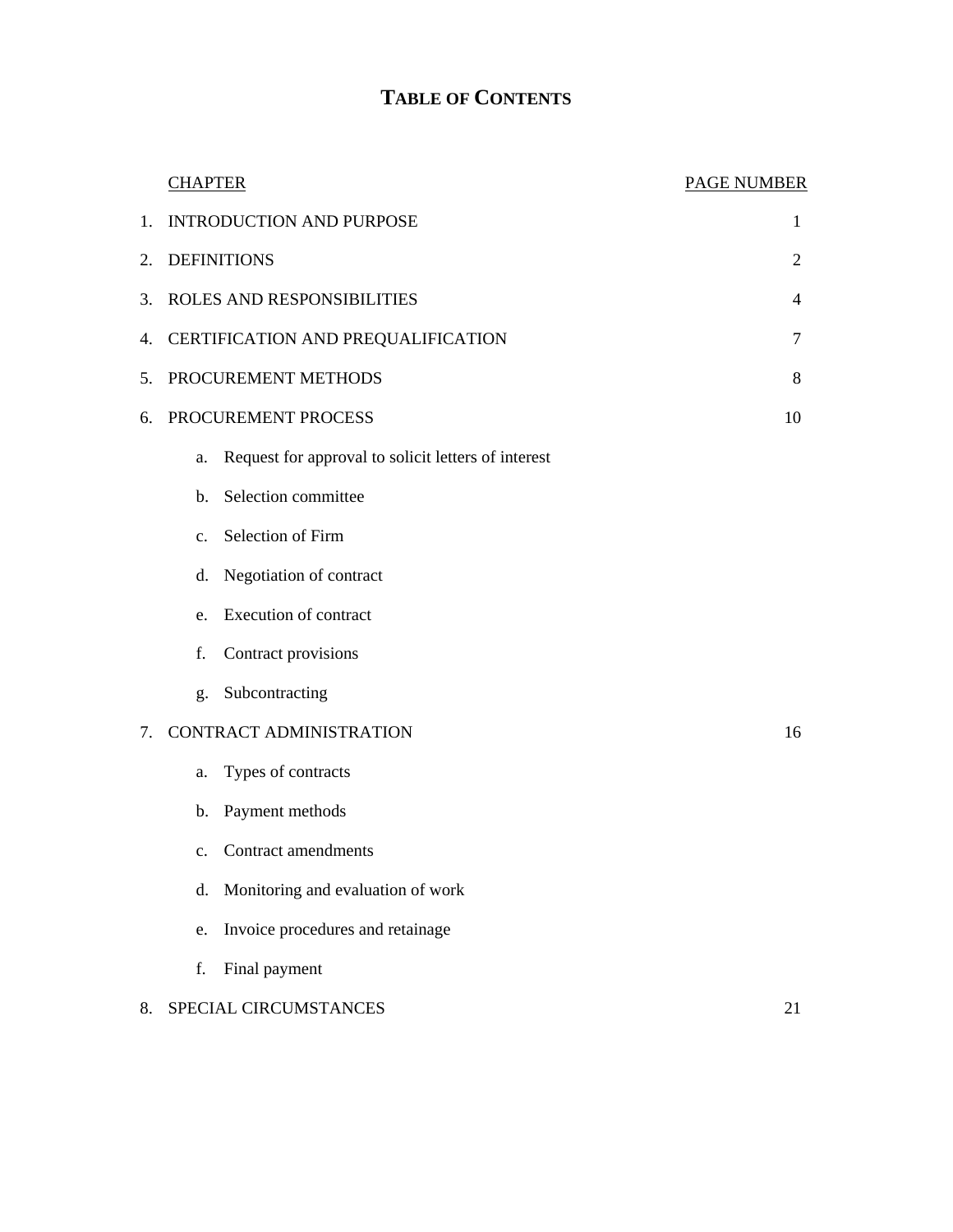#### **1. INTRODUCTION AND PURPOSE**

These policies and procedures are established as a guide for the preparation, execution and administration of contracts for professional or specialized services that exceed \$50,000 and which are executed in connection with the planning, design, maintenance, repair, and construction of transportation infrastructure and are obtained by the North Carolina Department of Transportation (NCDOT ) in accordance with G.S. 136-28.1(f) and 23 CFR 172, as applicable. The implementation of this document will ensure that a qualified Firm is obtained through an equitable selection process and that the prescribed work is properly accomplished in a timely manner and at a reasonable cost.

These policies and procedures were developed in accordance with the following requirements:

- (1) General Statute Section 136-28.1 (f);
- (2) General Statute Sections 143-64.31, 143-64.32, and 143-64.33;
- (3) 23 Code of Federal Regulations Part 172 entitled "Procurement, Management, and Administration of Engineering and Design Related Services";
- (4) General Statute Chapter 55B;
- (5) General Statute Chapter 89C;
- (6) 19A NCAC 02E.0700;
- (7) General Statute 147-64.7; and
- (8) 2 CFR 200 (except where inconsistent with 23 CFR 172).

The policies and procedures were specifically developed to provide detailed guidance for the implementation of Article 19A NCAC 02E.0700, Professional or Specialized Services, as found in the North Carolina Administrative Code. Additionally, NCDOT, as a direct recipient of Federal Aid Highway Funds, must comply will all applicable rules and regulations pertaining to the use of said funds. Therefore, NCDOT agrees to maintain written policies and procedures for the procurement, management, and administration of professional services and specialized services contracts, including those related to planning, environmental analyses, engineering and design. As such, the Federal Highway Administration (FHWA) shall approve the written policies and procedures, including all revisions, to assess compliance with applicable requirements. Unless a subgrantee uses this policy, NCDOT shall approve written policies and procedures, including all revisions to such policies and procedures, of a subgrantee to assess compliance with applicable requirements.

All NCDOT personnel involved with contracts for professional or specialized services shall comply with General Statute 133-32 (Gifts and Favors Regulated); the North Carolina Department of Transportation Personnel Manual, Section 8, entitled "Discipline, Appeals & Grievances"; and the most recent policy on Ethical Conduct as adopted by the Board of Transportation.

Due to the diversity of contract types, some portions of these policies and procedures may not be fully applicable to all situations. The Professional Services Management Unit (PSMU) shall be responsible for determining when deviations from these procedures are justified. The PSMU shall also be responsible for documenting, in writing, any deviation from these policies and procedures and obtaining FHWA approval if needed.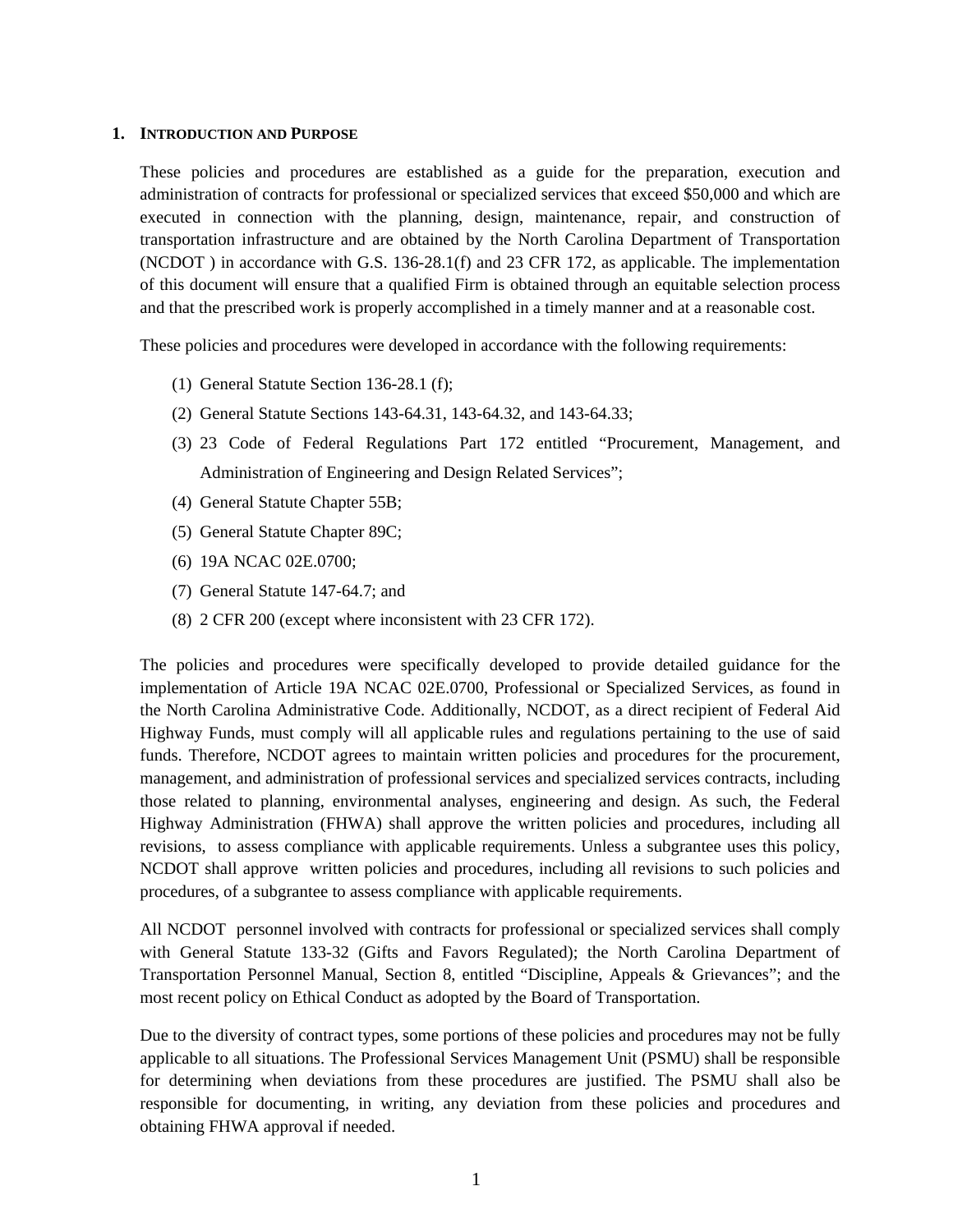Subgrantees shall follow the policies and procedures when utilizing professional or specialized services, unless said subgrantee is using its own policies and procedures approved by NCDOT. When subgrantees administer Federal-aid funds (as with Bridge Replacement projects), the subgrantees shall obtain NCDOT approval, in writing, prior to contracting with a Firm.

#### **2. DEFINITIONS**

The following definitions are for the purpose of clarifying and describing words and terms used herein.

**Agreement/Contract** – A generic term for any number of document types referred to herein, i.e. Limited Services Contract, Limited Services Agreement, Project-Specific Contract, etc.

**Contract Amendment** – A formal agreement which modifies the terms of the original contract, or any subsequent supplemental agreement(s).

**Contract Initiator** – The individual(s) responsible for requesting approval from the Division or other Business Unit to solicit proposals for professional or specialized services. The Contract Initiator will be a Unit Head or equivalent level of management, or his/her designee.

**Cost Per Unit of Work** – A method of compensation based on an agreed cost per unit of work which may include labor, overhead, fee (profit margin) and other non-salary direct costs.

**Cost-plus-Overhead-plus-Profit (Cost-Plus)** – A method of compensation based on the actual allowable and documented cost for labor, overhead, cost of capital, and other non-salary direct costs incurred by the Firm performing the work plus fee. This contracting type replaces the previous "Cost plus Fixed Fee" contract type.

**Cost Proposal** – A detailed submittal specifying the number of workdays required and the compensation requested for the performance of the specific scope of services as defined by NCDOT.

**Disadvantaged Business Enterprise (DBE)** – A for-profit small business concern-- (1) That is at least 51 percent owned by one or more individuals who are both socially and economically disadvantaged or, in the case of a corporation, in which 51 percent of the stock is owned by one or more such individuals; and (2) Whose management and daily business operations are controlled by one or more of the socially and economically disadvantaged individuals that own it.

As used in this document, the term Disadvantaged Business Enterprise (DBE) is as defined above for Federally-funded projects. The term DBE, as used in this document, takes on the meaning of Disadvantaged Minority-owned Business/Business Enterprise (MBE) and Disadvantaged Womenowned Business/Business Enterprise (WBE) for state-funded projects.

**Firm** – Also referred to as "Consultant", "Subconsultant", "Professional or Specialized Services Firm (PSSF)", "Prime Firm", "Contracting Firm", or "SubFirm". A private agency, corporation, organization, business or individual offering qualified professional or specialized services.

**Fee** (Operating Margin, Profit Margin or Profit) – A percentage applied to cost-plus-overhead that represents the operating margin (profit) for a Firm on any particular contract or task order. The establishment of a fee (profit margin) shall be project specific and shall take into account the size,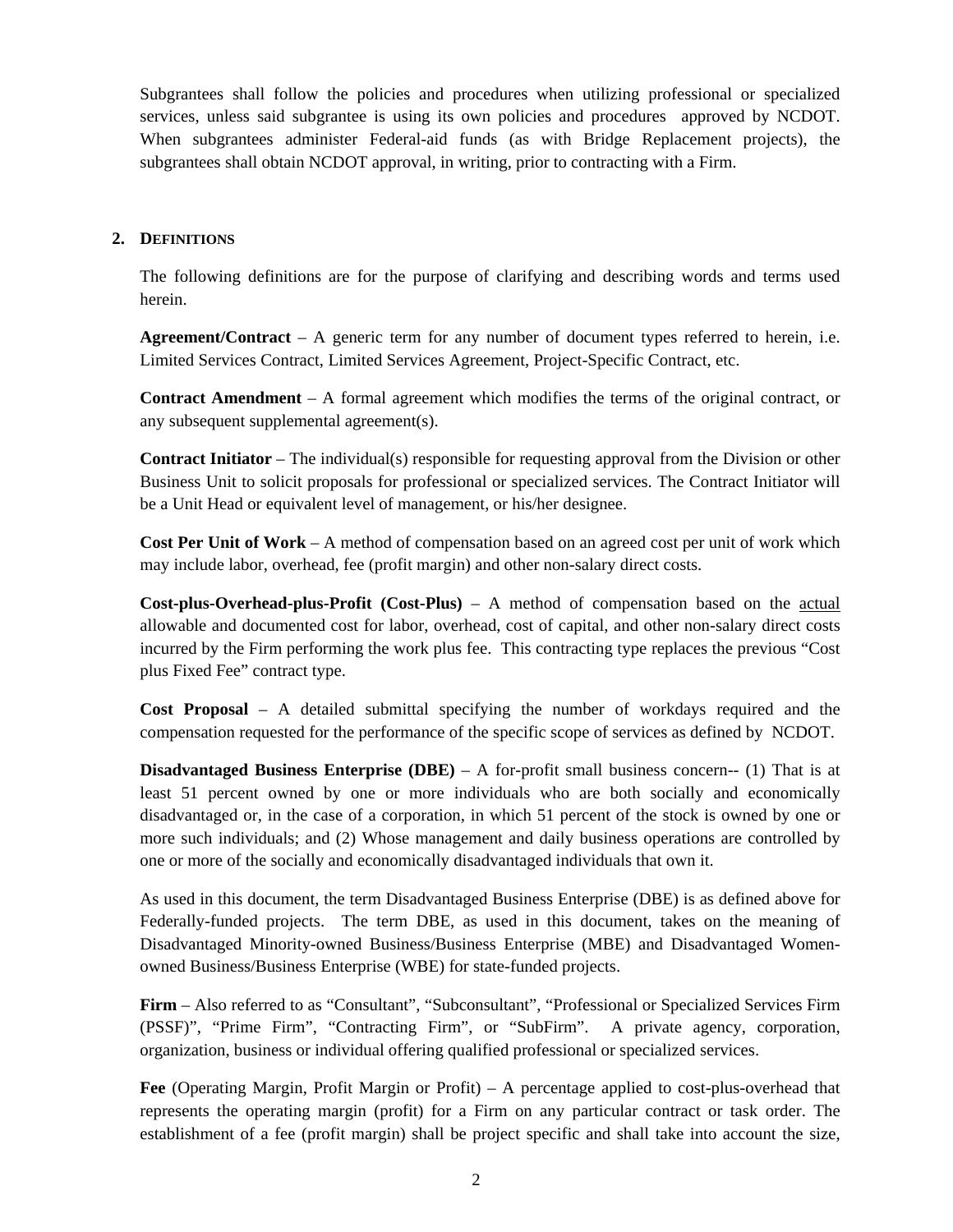complexity, duration and degree of risk involved in the work. If a fee higher than the standard fee is utilized, it must be justified by the Firm and approved in writing by the Professional Services Management Unit, or its delegate. This must occur prior to the cost proposal submittal.

**Letter of Interest (LOI)** (**Proposal**) – An expression of interest by a Firm for performing specific services as advertised by NCDOT..

**Limited Services Contract (LSC) (or Agreement) (LSA)** – An "as-needed basis" contract established for a maximum dollar amount for professional or specialized services to be performed during a specified contract period, generally not to exceed an initial three year term, but may have time provisions to extend the contract to a lifespan of up to five years. As needed, during the contract period, a scope of services, schedule, and total compensation are negotiated with the Firm for the performance of an individual assignment (or task order) of professional or specialized service, as defined by the Agreement. The scope of services, schedule, and compensation for each individual assignment are documented in a Notice to Proceed. NCDOT may elect to utilize up to the maximum amount of the Agreement during the contract period or may elect not to negotiate with the Firm for any services during the contract period.

**Lump Sum** – A fixed price including labor, overhead, non-salary direct costs, and fee for the performance of specific services.

**Multiphase Contract** – A contract where the solicited services may be divided into phases, whereby the specific scope of work and associated costs may be negotiated and authorized by phase(s) as the project progresses.

**Non-Salary Direct Costs** – Charges, except for labor, which are customarily job or project related, including but not limited to, travel, document reproduction, subsistence, etc. Phones, computer usage, tablets (or other personal computing devices), Data Plans, and Wi-Fi costs are not allowed to be billed directly as these charges are recovered through Overhead.

**Overhead** – A Firm's indirect costs, stated as a percentage of direct labor, including general administrative expenses plus employee fringe benefits. Fringe benefits may include employer's portion of FICA, comprehensive health insurance, group life insurance, unemployment contributions to the state, vacation, sick leave, holidays, workers' compensation and other such benefits.

**Professional or Specialized Services** – Services such as, but not limited to, project management, construction engineering and inspection, feasibility studies, planning and environmental (human and natural) surveys and studies, preliminary engineering, design engineering, design, redesign, engineering, surveying, mapping, geotechnical investigations, architectural related services, visualization, simulation studies, technical assistance and transportation services studies. Also, professional services of an architectural or engineering nature, as defined by North Carolina law, which are required to or may logically or justifiably be performed or approved by a person licensed, registered, or certified to provide the services with respect to a highway construction project.

**Professional Services Management Unit (PSMU)** – The unit responsible for the advertisement, selection, contract preparation, and execution of professional or specialized services contracts between the Department and Professional or Specialized Services Firms.

**Project Manager** – The individual responsible for oversight of the project work after the contract is executed.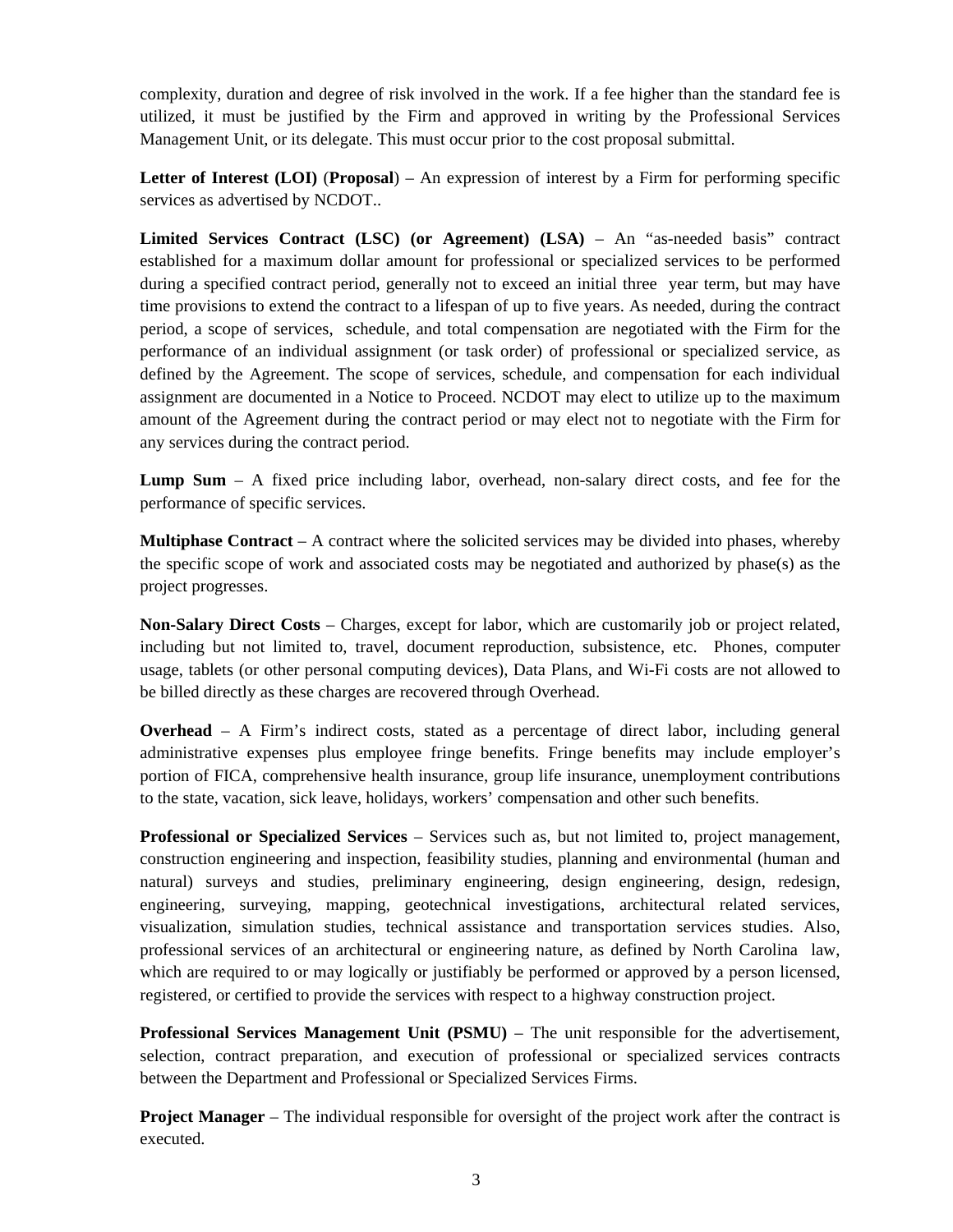**Project-Specific Contract** – A contract between NCDOT and consultant for the performance of services and defined scope of work related to a specific project or projects. The fully-executed Project-Specific Contract represents the full scope of services required by NCDOT.

**Purchase Order (PO)** – A "contract" that represents a Task Order or Work Order assignment given to a Firm, generally under a Limited Services Contract. Generally, a PO is a Notice to Proceed to perform services (related to project(s), scope(s) of services, period of time), to be completed for a NCDOT Business Unit or Division, and can be paid under any of the terms listed in the section "Payment Methods" of this document.

**Scope of Services** – All services, actions, and physical work required by NCDOT to achieve the purpose and objectives defined in the contract. Such services may include the furnishing of all required labor, equipment, supplies, and materials except as specifically stated.

**Small Professional Services Firm (SPSF)** – A Firm that meets size standards defined by the Small Business Administration regulations, 13 CFR Part 121 under the North American Industrial Classification System. The SPSF program is a race, ethnicity, and gender neutral program designed to increase the availability of consulting opportunities for small businesses on federal and state funded contracts.

**Specific Rate(s) of Compensation** – A method of compensation based on an agreed cost per hour of work including labor, overhead, and fee (profit margin). Non-salary direct costs are charged and reimbursed separately.

**Subgrantee**  $- A$  local government, public authority, profit or non-profit legal entity which receives Federal-Aid funds through NCDOT.

**Termination Clause** – A contract clause which allows NCDOT to terminate, at its discretion, the performance of work, in whole or in part, and to make final payment in accordance with the terms of the contract.

# **3. ROLES AND RESPONSIBILITIES**

NCDOT shall sustain organizational capacity and provide the resources necessary for the procurement, management, and administration of professional and specialized services, reimbursed in whole or part with Federal Aid Highway Funds, as follows.

The Technical Services Director is responsible for:

- Obtaining the approval of the Secretary of Transportation on award of professional and specialized services contracts and approving contract executions, supplementals, and amendments;
- Approving emergency procurements;
- Approval of Sole Source contract requests; and
- Ensuring the organizational capacity and resources exist to manage and administer the procurement of engineering and design related consultant services.

The Professional Services Management Unit (PSMU) is responsible for: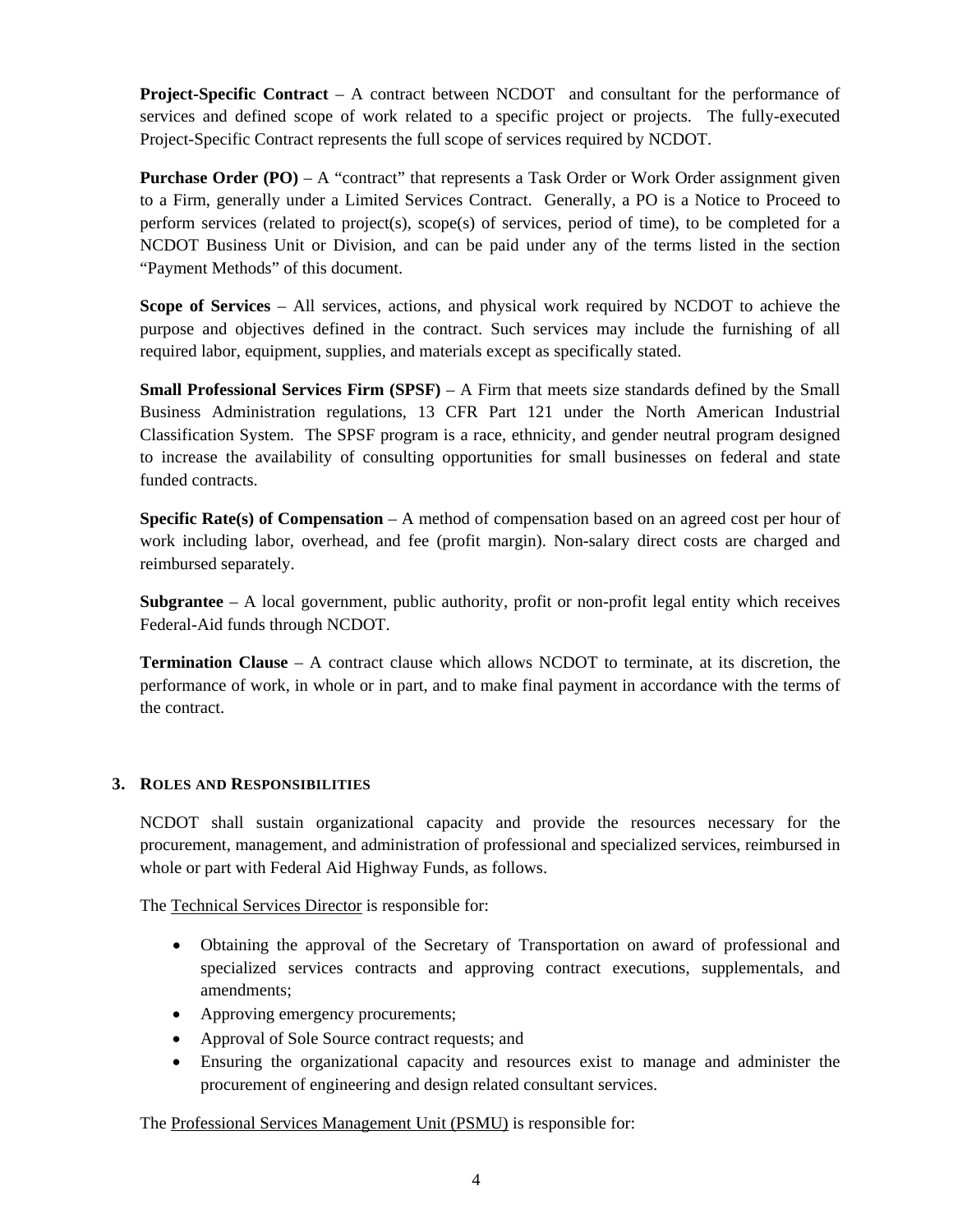- Preparing and maintaining written policies and procedures for the procurement, management, and administration of professional and specialized services, and ensuring its coordination and approval by the FHWA and adoption by the North Carolina Board of Transportation;
- Establishing a procedure for estimating the level of effort, schedule, and costs of needed consultant services and associated agency staffing and resources for management and oversight in support of project authorization requests submitted to FHWA for approval;
- Procuring engineering and design related consultant services in accordance with applicable federal and state laws, regulations, and approved policies and procedures;
- Soliciting Letters of Interest, qualifications, or proposals from prospective consultants;
- Preventing, identifying, and mitigating conflicts of interest for employees of both the contracting agency and consultants and promptly disclosing in writing any potential conflict to NCDOT and FHWA, as applicable;
- Verifying prequalification status of consultants submitting Letters of Interest or proposals (which further verifies suspension and debarment actions and eligibility of consultants as determined through the prequalification process);
- Determining, based upon this policy and the size and complexity of a project, the need for additional discussions or interviews following submission and evaluation of Letters of Interest or proposals;
- Negotiating contract modifications;
- Assessing administrative, contractual, or legal remedies in instances where consultants violate or breach contract terms and conditions, and providing for such sanctions and penalties as may be appropriate;
- Providing consultation, training and support, as needed, for Business Units/Divisions or other users to ensure consistent application of this document; and
- Resolving disputes in the procurement, management, and administration of engineering and design related consultant services.

The Business Unit / Division is responsible for:

- Ensuring that adequate staffing is available to serve in responsible charge of projects to monitor and administer consultant service contracts. The Business Unit (including Divisions, Branches, Units, and/or any other similar designations that may be used by NCDOT) is responsible for managing, and administering professional and specialized services in accordance with applicable federal and state laws, regulations, and approved policies and procedures, including but not limited to:
	- Preparing scopes of work;
	- Preparing the in-house estimate;
	- Establishing elements of contract costs, validating indirect cost rate(s) for application to contracts, and assuring consultant compliance with federal cost principles;
	- Ensuring consultant costs billed are allowable in accordance with federal cost principles and consistent with the contract terms including the acceptability and progress of the consultant's work;
	- Monitoring the consultant's work and compliance with the terms, conditions, and specifications of the contract;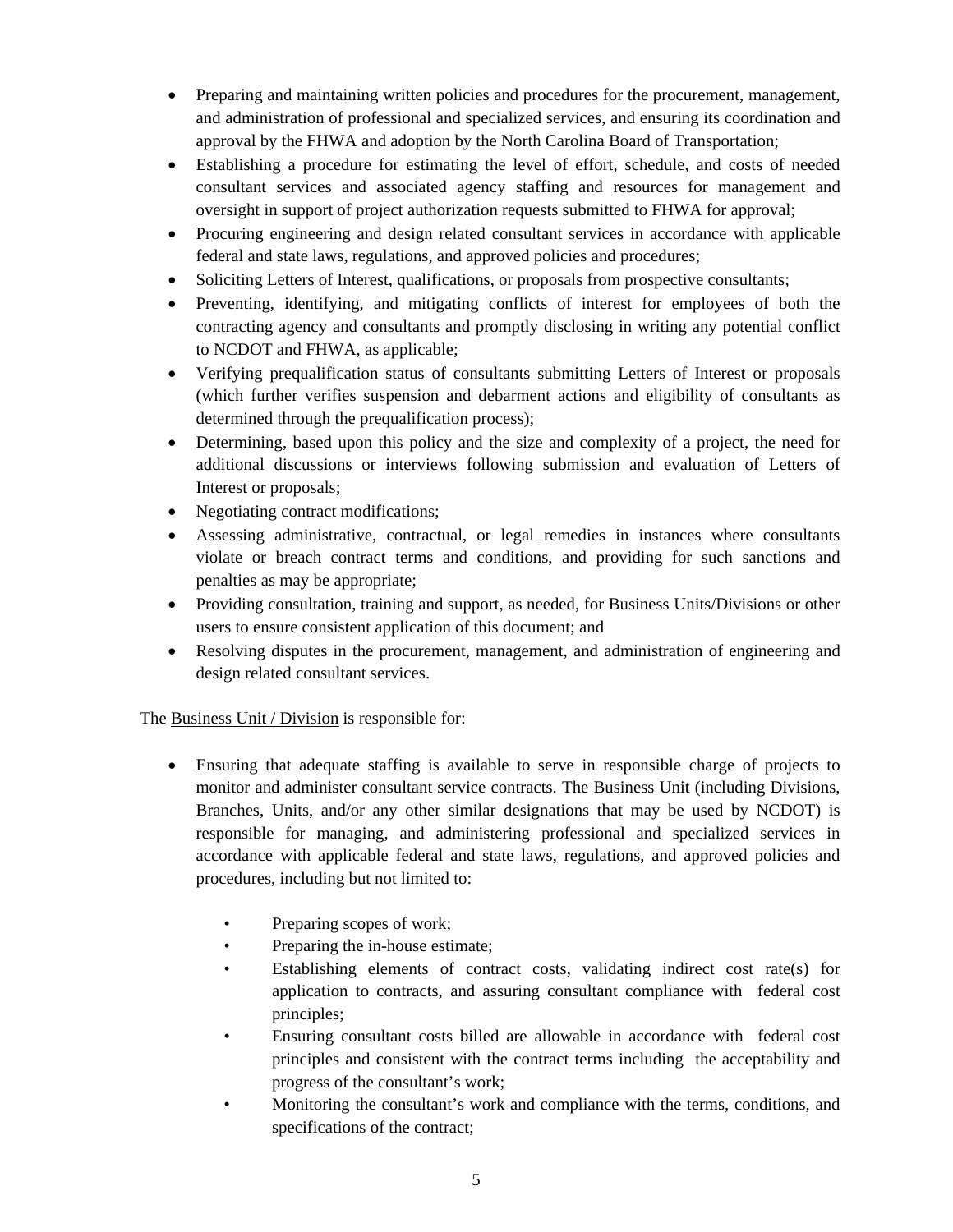- Evaluating and participating in decisions for contract modifications;
- Being familiar with the qualifications and responsibilities of the consultant's staff and evaluating any requested changes in key personnel;
- Ensuring the correct usage of proposed subconsultants per the selected Firm's Letter of Interest;
- Preparing a consultant's performance evaluation when services are completed and using and/or supplying such performance data to the PSMU for use in future evaluation and ranking of consultant(s) to provide similar services;
- Closing-out contracts or purchase orders;
- Retaining supporting programmatic and contract records;
- Determining the extent to which the consultant responsible for the professional quality, technical accuracy, and coordination of services may be reasonably liable for costs resulting from error and omission in the work furnished under its contract; and
- Initiating, implementing, and terminating POs under LSCs.

The Consultant Utility Rail and Turnpike Unit (CURT) of the Office of Inspector General is responsible for:

- Conducting audits (formal examinations) in accordance with professional standards of a consultant's accounting systems, incurred cost records, and other cost presentations to test the reasonableness, allowability, and allocability of costs in accordance with federal cost principles (as specified in 48 CFR part 31);
- Establishing or accepting indirect cost rates for consultants in accordance with federal cost principles and in accordance with 23 CFR 172.11;
- Reviewing procurement documents to ensure that established rates are being utilized; and
- Establishing consultant direct salary or wage rates based upon an objective assessment of the reasonableness of proposed rates.

The Consultant is responsible for:

- Accounting for costs appropriately and maintaining records. The records should, include supporting documentation that is adequate to demonstrate costs claimed have been incurred are allocable to the contract, and comply with federal cost principles;
- Ensuring the correct usage of proposed subconsultants per the selected Firm's Letter of Interest;
- Updating indirect cost rates on an annual basis in accordance with the consultant's annual accounting period and in compliance with federal cost principles;
- Certification of final indirect costs in accordance with  $23$  CFR 172(b)(3); and
- Ensuring that prequalification information is updated in accordance with the requirements prescribed by NCDOT's prequalification requirements.

The Office of Civil Rights is responsible for:

 Procuring, administering, and managing contracts for DBE Supportive Services and OJT Supportive Services, as necessary to meet approved program objectives;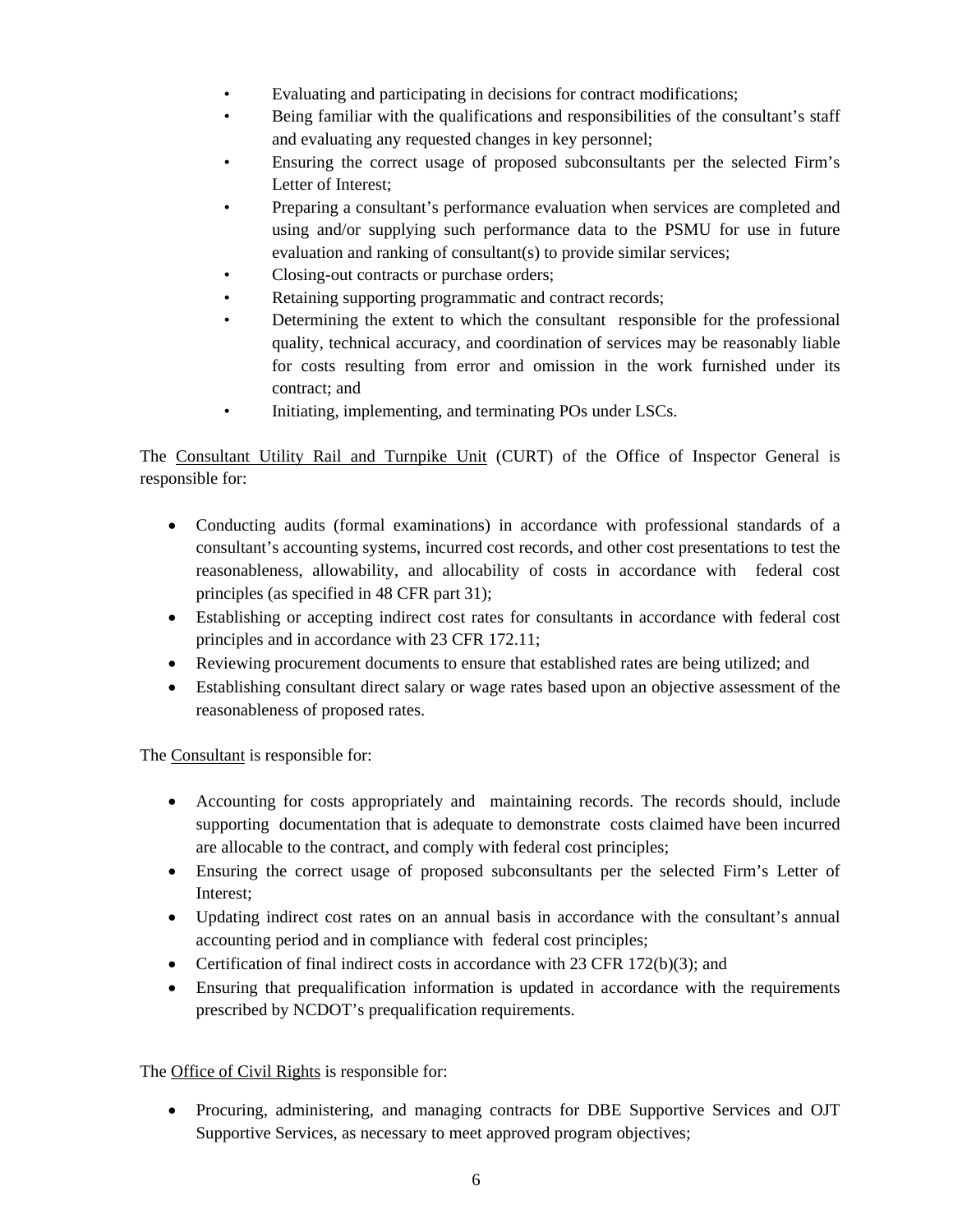- Adhering to these Policies and Procedures in the procurement process;
- Developing and implementing process steps to address issues that are apropos to the Office of Civil Rights;
- Ensuring that proposals are solicited from such qualified sources as will assure the competitive nature of the procurement with a conscientious effort to utilize the services of qualified disadvantaged or minorities or women's enterprises;
- Developing a process to ensure that consultants are qualified to perform the scope of services;
- Working with the CURT Unit to establish direct salary and wage rates for proposed consultants; and
- Assuming all other roles of the Professional Services Management Unit and the Business Unit/Division as outlined above.

# **4. CERTIFICATION AND PREQUALIFICATION**

NCDOT is committed to ensuring that all North Carolina businesses have the opportunity to participate in professional and specialized services contracts. NCDOT shall ensure that Disadvantaged Business Enterprises (DBE) have opportunity to participate in the performance of contracts financed in whole or in part with federal funds; and Minority Business Enterprises (MBE) and Women Business Enterprises (WBE) have opportunity to participate in the performance of contracts financed with non-federal funds.

When DBE program participation goals cannot be met through race-neutral measures, additional DBE participation on engineering and design related service contracts may be achieved in accordance with NCDOT's FHWA approved DBE program by the use of an evaluation criterion in the qualificationsbased selection of consultants or the establishment of a contract participation goal. However, the use of quotas or set-asides for DBE consultants is prohibited.

In an effort to ensure that participation goals are met through race-neutral measures, NCDOT strongly encourages the use of Small Professional Services Firms and gives consideration to consultants that commit to the use of SPSFs in the performance of contracts.

The List of Prequalified Private Consulting Firms (The Directory of Firms) is provided as an informational source for prime contractors, subcontractors, and consultants as well as local and federal agencies.

# *Certification*

The Directory of Firms is a real-time consolidated list of Firms that have been certified through North Carolina's Unified Certification Program as Disadvantaged Business Enterprises (DBE), Airport Concession Disadvantaged Business Enterprises (ACDBE), Small Professional Services Firms (SPSF), Minority Business Enterprises (MBE), Women Business Enterprises (WBE), and/or Small Business Enterprises (SBE). Certification information is maintained by the Department.

#### *Prequalification*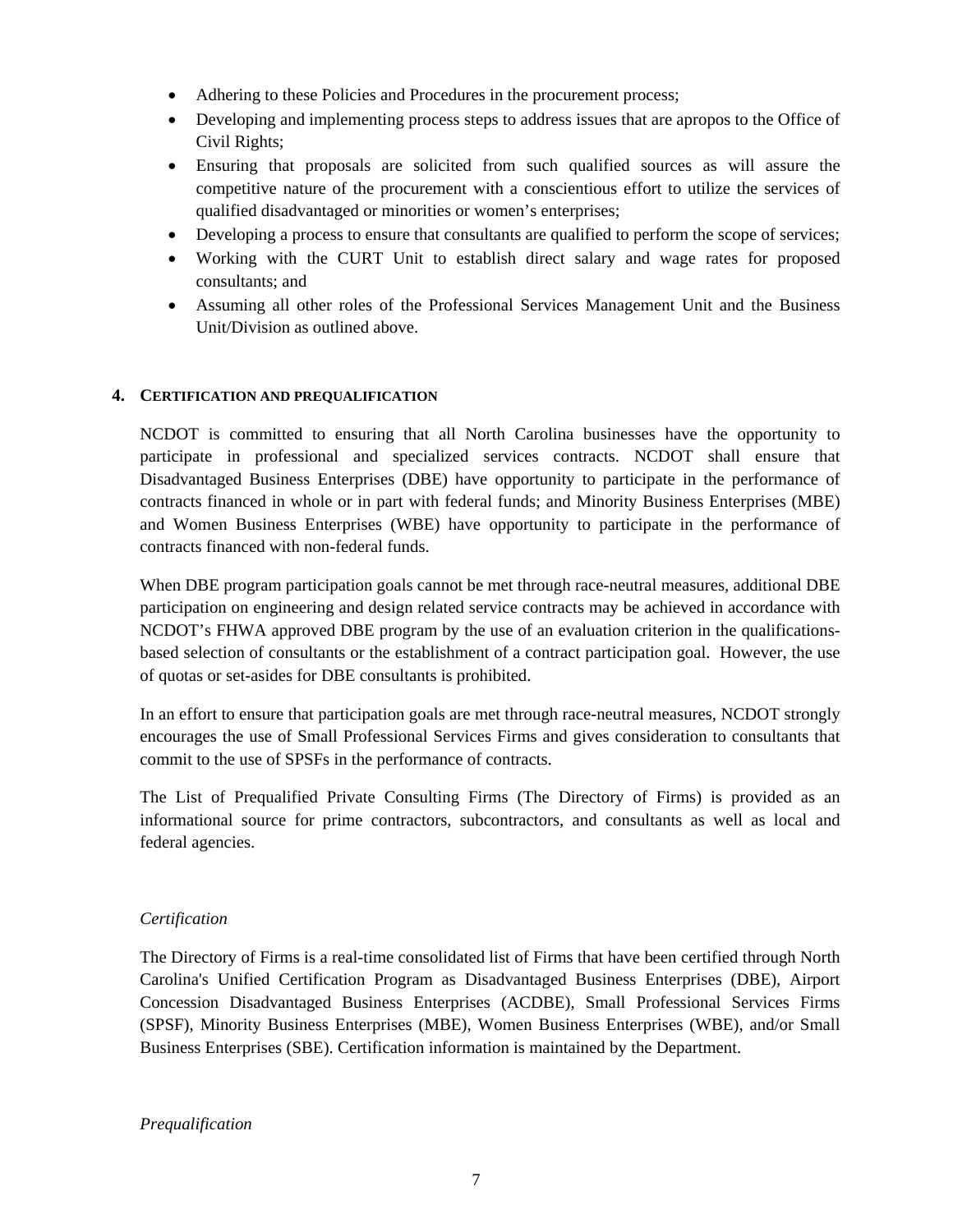NCDOT maintains a List of Prequalified Private Consulting Firms (The Directory of Firms) that have been approved to perform professional or specialized services. Firms must be prequalified to perform the specific discipline of work or service it will be performing on the project for NCDOT. Prequalification by NCDOT does not relieve the Firm of responsibility for determining if the subconsultants selected are, in fact, qualified to perform the work for which it is engaged.

A Firm may be considered for the List of Prequalified Private Consulting Firms by furnishing NCDOT with information describing the Firm's area(s) of expertise, experience, present activities, and financial qualifications. This may be accomplished by submitting a Private Consulting Firm Qualifications application, proof of registration with the North Carolina Secretary of State's Office, the North Carolina Board of Registration for Professional Engineers and Land Surveyors, if applicable, and any other additional information as requested. Applications must be completed online at https://connect.ncdot.gov/business/consultants/Pages/default.aspx . Once it is determined by review of aforementioned information that the Firm has the required expertise, resources, and staff to perform the services for NCDOT, the Firm will be added to the List of Prequalified Private Consulting Firms.

A Firm which is not on the List of Prequalified Private Consulting Firms must submit the required information prior to submitting its Letter of Interest for any advertised project.

In order for a Firm to remain on the List of Prequalified Private Consulting Firms, it will be required to renew its application and provide any other information as requested by NCDOT prior to the Firm's renewal date each year.

Firms that do not provide this updated information annually, as requested, will be removed from the List of Prequalified Private Consulting Firms.

# **5. PROCUREMENT METHODS**

The procurement of professional and specialized services funded by either State or Federal Aid Highway Program funds shall be conducted in accordance with one of four (4) methods:

a) Competitive negotiation (qualifications-based selection) procurement

The Department will use a competitive negotiation method for the procurement of engineering and design related services when either State or Federal Aid Highway Program funds are involved in the contract. The solicitation, evaluation, ranking, selection, and negotiation will comply with the qualification-based selection procurement procedure for architectural and engineering services as described/defined in those legal references given in Section 1. "INTRODUCTION AND PURPOSE".

#### b) Small Purchasing Threshold Procurement

NCDOT shall comply with the state's small purchase threshold for the procurement of engineering and design related services when either State or Federal Aid Highway Program funds are involved in a contract that does not exceed \$50,000. The following restrictions shall apply to the use of this procurement method: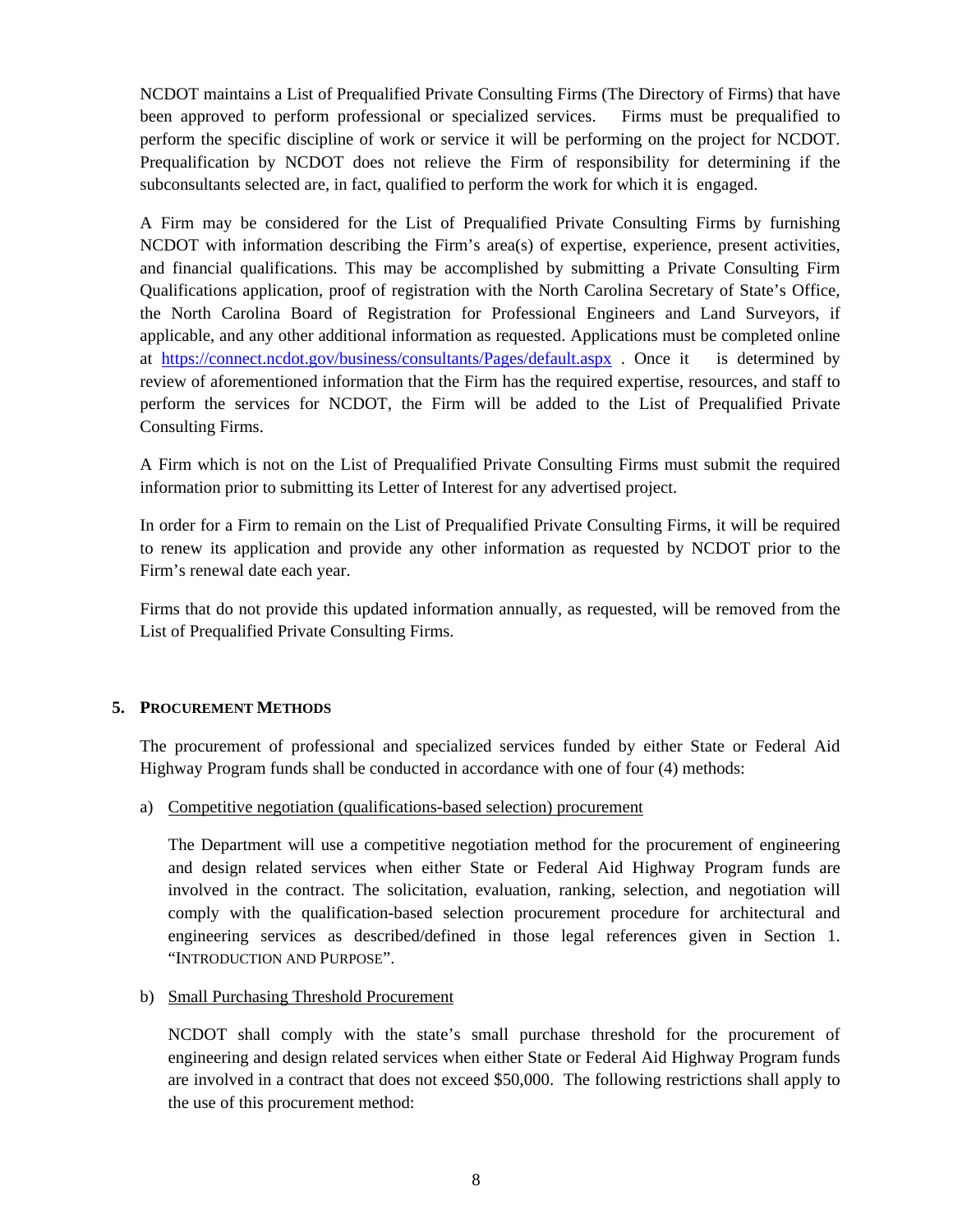- i. The scope of work, project phases, and contract requirements shall not be broken down into smaller components solely to permit the use of small purchase procedures.
- ii. A minimum of three Firms must be reviewed. In cases where only two qualified Firms respond to the solicitation, NCDOT may proceed with evaluation and selection as long as the solicitation did not contain conditions or requirements which arbitrarily limited competition. NCDOT may pursue procurement following the noncompetitive method when competition is determined to be inadequate and it is determined to not be feasible or practical to compete again under a new solicitation.
- iii. Negotiated contract costs must pass the allowability test for federal cost principles.
- iv. The full amount of any contract modification or amendment that would cause the total contract amount to exceed \$50,000 is ineligible for Federal-aid funding. The FHWA may withdraw all Federal-aid from a contract if it is modified or amended above the established small purchase threshold.

#### c) Non-competitive procurement – EMERGENCY CONDITIONS

When an emergency occurs, these procedures, or portions thereof, may be waived by the Secretary of Transportation or his/her designee pursuant to G.S. 136-28.1(e). In an emergency, a professional/specialized Firm may be selected, negotiations conducted, and a contract executed at the direction of the Director of Technical Services or designee as necessary to address the emergency conditions.

When Federal-Aid Highway funds are used in the contract, the Director of Technical Services or designee shall submit justification for emergency selection and receive approval from FHWA before proceeding with the procurement of services, if required by FHWA.

#### d) Non-competitive procurement – SOLE SOURCE

These procedures, or portions thereof, may be waived by the Technical Services Administrator, or his/her designee, for the sole source selection of a Firm under any of the following conditions:

- a. Sole source selection may be used when the service is available only from a single source;
- b. Sole source selection may be used after solicitation of a number of sources, competition is determined to be inadequate; or
- c. Sole source selection may be used when it has been determined that there is an emergency which does not permit time to conduct contract negotiations.

Sole source selection may only be used when it is in the public interest and economically advantageous to NCDOT Selection of a sole source Firm will be contingent upon satisfactory negotiation for the service.

When Federal-Aid Highway funds are involved, the PSMU/Business Unit/Division shall submit justification for sole source selection and receive approval from FHWA prior to proceeding, if required by FHWA.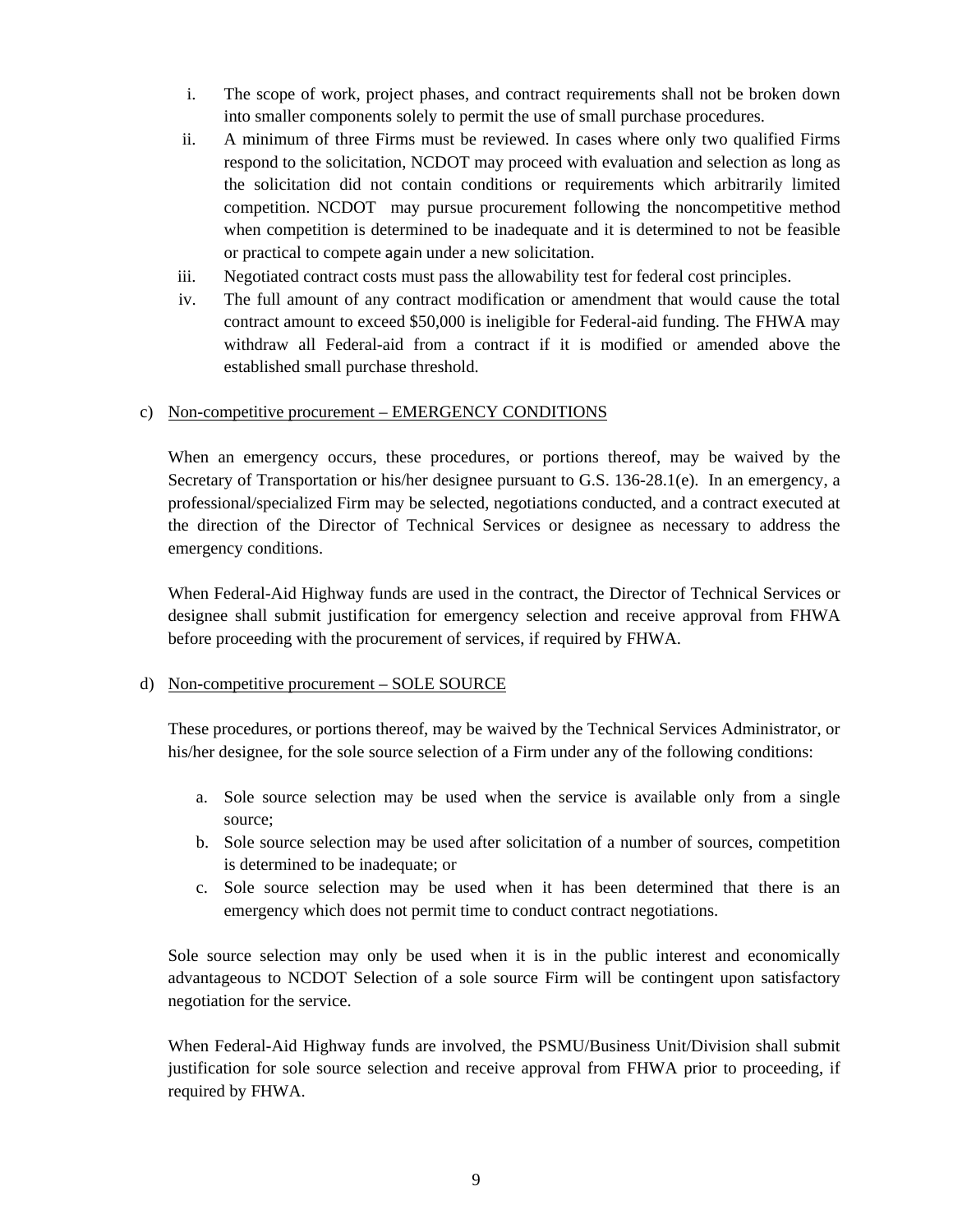#### **6. PROCUREMENT PROCESS**

Generally, all competitive procurements for professional or specialized services will follow prescribed steps to ensure consistency, transparency and equity in the process. Following are the high-level steps that are used to solicit and award contracts (i.e. Limited Services Agreements, Project-Specific Contracts, and Multiphase Contracts) to qualified Firms:

- A. Solicit Letters of Interest (LOI)
- B. Assemble the Selection Committee
- C. Select the Firm(s)
- D. Negotiate the Contract
- E. Execute the Contract

(Note: Sections A, B, C do not necessarily apply to POs under LSCs.)

#### A. Solicit Letters of Interest (LOI)

The Contract Initiator is responsible for determining when professional or specialized services are needed. If the Business Unit Head or Division Engineer agrees with the Contract Initiator that justification exists, he/she will approve the use of a professional or specialized services Firm. Upon determining need, the Contract Initiator shall request approval from the PSMU to solicit Letters of Interest (LOI). The request shall be in writing and shall include the type of services and specific justification for the services to be performed by a professional or specialized services Firm, such as (1) lack of manpower, (2) lack of expertise, or (3) other reasons. A copy of the request shall be maintained by the Contract Initiator's Business Unit Head or Division Engineer, or his/her designee.

The PSMU, or its representative, shall be responsible for preparing the request for LOI. The request shall contain information describing the location of the project(s) (if applicable); the types and scopes of services that reflect a clear, accurate, and detailed description of the technical requirements for the services to be rendered; shall specify length of contract and the method(s) of payment, the estimated procurement schedule, and shall indicate the evaluation criteria to be used in the selection process, along with the respective weights and each evaluation factor.

Letters of Interest will be solicited to determine the Firms interested and capable of performing professional or specialized services within the desired time period. Solicitation shall be by published advertisement in the North Carolina Purchase Directory. This is maintained by the Department of Administration (http://ncadmin.nc.gov/businesses/vendors-state-contracts) and the Connect NCDOT website (https://connect.ncdot.gov/letting/Pages/Private-Engineering-Firm-Advertisements-.aspx).

Solicitation for interest may also be by direct contact to selected Firms from the List of Prequalified Private Consulting Firms found in the Directory of Transportation Firms. When NCDOT elects to send the request for LOI via direct mail, the request will be mailed the day before the scheduled advertisement.

The LOI shall be submitted to the PSMU by the date designated in the advertisement, usually two (2) weeks following the date of the advertisement. Deviation from prescribed terms in the advertisement may result in an automatic disqualification of the Firm for the advertised work, unless such instance is waived by the PSMU.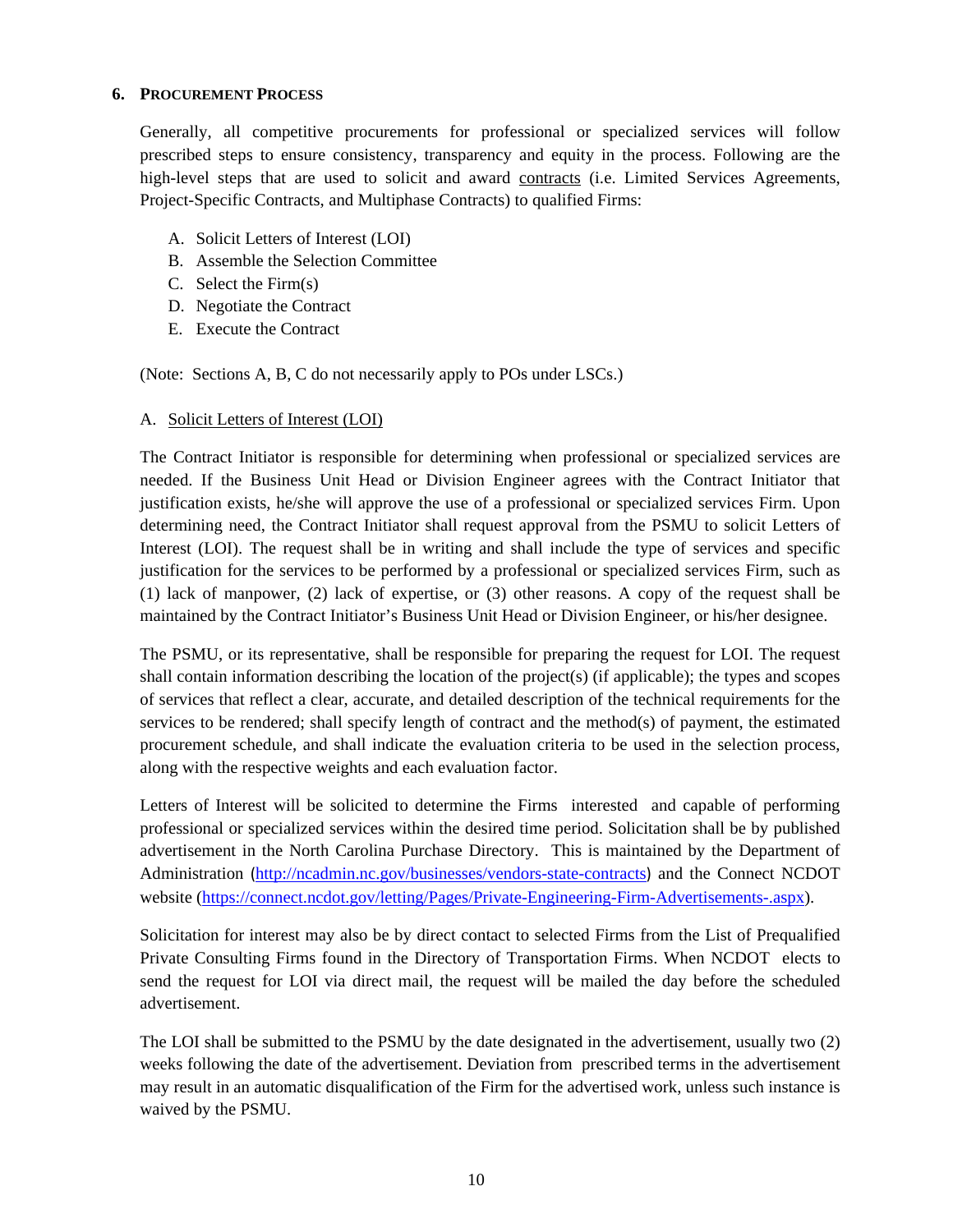A copy of the advertisement and LOI submitted by the selected Firm and the first and second alternate shall be maintained by the PSMU.

# B. Assemble the Selection Committee

The Selection Committee will consist of a Chairperson and at least two (2) other members with experience in the type of service(s) to be contracted. The Chairperson will be the Professional Services Unit Manager or his/her designee. The other members may be Business Unit representatives, Division representatives, or other stakeholder representatives. All will be appointed on a case-by-case basis. When federal funds are used as compensation for solicited services, a representative of the FHWA will be invited to sit with the committee. A representative of the CURT Unit of the Office of Inspector General and the OCR/Business Development Specialist will be notified and invited to sit with the Selection Committee. No employee of the contracting agency shall participate in the selection, award, or administration of a contract if a conflict of interest, real or apparent, could be involved. Based on the input from the Selection Committee, the Chairperson will be responsible for the final decision on the approval of a professional or specialized services Firm.

The Selection Committee shall evaluate consultant proposals based on the criteria established and published within the public solicitation. While the contract is with the consultant, proposal evaluations shall consider the qualifications of the consultant and identified subconsultants within the proposal as it pertains to the scope of work and established criteria.

# C. Select the Firm(s)

Evaluation of the interest expressed by qualified Firms is based on the evaluation factors and respective weights specifically stated in the solicitation, and any other data pertinent to the contract under consideration. This may include past performance, applicable work experience, present workload, project team, staffing capabilities, capacity, etc.

Criteria used for evaluating, ranking, and selecting consultants to perform professional and specialized services must assess proven, demonstrated competence and qualification for the type of professional services solicited.

Qualifications-based factors may include, but are not limited to, technical approach (e.g., project understanding, innovative concepts or alternatives, quality control procedures), work experience, specialized expertise, professional licensure, staff capability, workload capacity, and past performance.

- Price shall not be used as a factor in the evaluation, ranking, and selection phase. All price or cost related items which include, but are not limited to, cost proposals, direct salaries/wage rates, indirect cost rates, and other direct costs are prohibited from use in evaluation criteria.
- In-State or local *preference* shall not be used as a factor in the evaluation, ranking, and selection phase.

The following non-qualifications based evaluation criteria are permitted as follows and provided the combined total of these criteria do not exceed a nominal value of 10 percent of the total evaluation criteria to maintain the integrity of a qualifications-based selection:

 A local *presence* may be used as a nominal evaluation factor where appropriate. This criteria shall not be based on political or jurisdictional boundaries and may be applied on a project-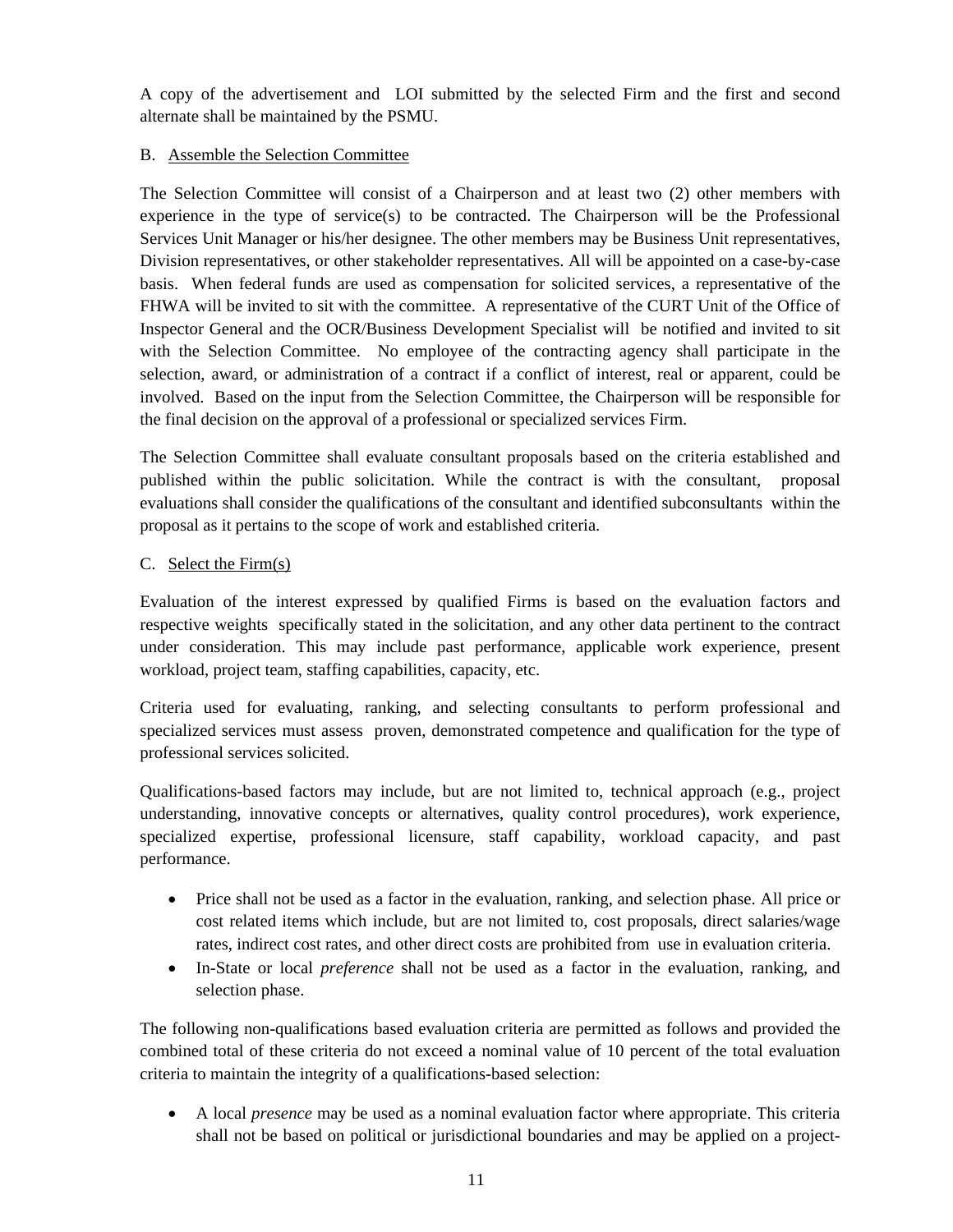by-project basis for contracts where a need has been established for a consultant to provide a local presence, a local presence will add value to the quality and efficiency of the project, and application of this criteria leaves an appropriate number of qualified consultants, given the nature and size of the project. If a consultant from outside of the locality area indicates as part of a proposal that it will satisfy the criteria in some manner, such as establishing a local project office, that commitment shall be considered to have satisfied the local presence criteria.

- The participation of qualified and certified Disadvantaged Business Enterprise (DBE) subconsultants may be used as a nominal evaluation criterion where appropriate in accordance with 49 CFR Part 26 and the Department's FHWA-approved DBE program.
- NCDOT has an overall DBE goal which is established once every three years for federallyfunded projects. NCDOT also has overall MBE and WBE goals which are also established once every three years for state funded projects. Project goals may be set on professional services projects to help meet overall goals. The Firm, subconsultant, and subfirm shall not discriminate on the basis of race, religion, color, creed, national origin, age, disability/handicap or sex in the performance of a contract.

The Selection Committee shall review and evaluate all responsive LOI submittals. For Limited Services Contracts, the NCDOT Selection Committee may, at the agency's discretion, choose any number of Firms to provide the services solicited. For Project-Specific Contracts, or Multiphase Contracts, the Selection Committee may, at NCDOT's discretion, shortlist a minimum of three (3) Firms to be interviewed from those deemed most qualified (except where fewer than three (3) are available). These Firms shall be listed in descending order of preference based on the Selection Committee's review and analysis of the Letters of Interest. The Committee may elect to interview all or some of these Firms prior to establishing the order of preference.

After reviewing qualifications, if Firms are equal on the evaluation review, the qualified Firms with proposed SPSF (Small Professional Services Firm) participation will be given priority consideration in the procurement of professional and specialized service contracts.

When several projects are under consideration simultaneously, a Firm shall be selected for each project and two (2) alternates may be selected for the entire group at the discretion of the Selection Committee.

When selecting Firms for Limited Services Agreements, alternates need not be selected.

The PSMU shall notify the Firm(s) chosen by the Selection Committee and request salary rates, overheads, etc., and request a meeting to review the scope of services.

A copy of the evaluation of the Firms and the results of the Selection Committee meeting shall be maintained by the Professional Services Management Unit.

# D. Negotiate the Contract

This section is tailored to negotiating a Limited Services, Project-Specific or Multiphase Contract. The process is similar for negotiation of Purchase Orders assigned under Limited Services Contracts. PSMU's duties regarding its functions for negotiation/execution of POs under LSCs have been divested to the Business Units/Divisions if they so choose to perform those duties.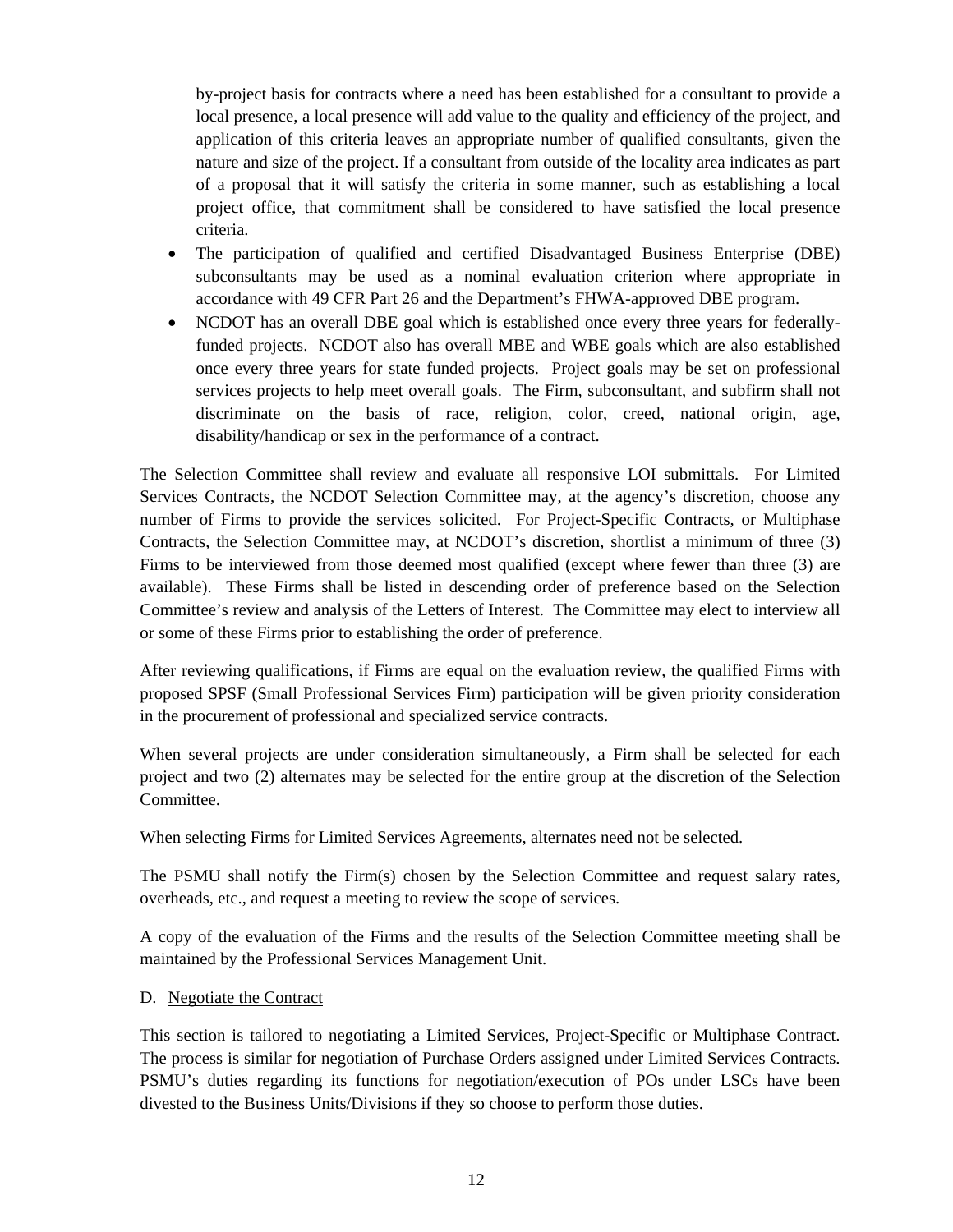A meeting with the selected Firm shall be scheduled to discuss the scope of the proposed services. The discussions will vary depending upon the Firm's familiarity with NCDOT methods, policies, standards, etc. For Firms unfamiliar with NCDOT requirements, the meeting should include review and discussion of the following:

- (a) Copies of examples of similar work;
- (b) Standards, specifications, manuals, etc. to be used;
- (c) Policies followed by NCDOT for the type of work involved;
- (d) A contract in draft form;
- (e) Methods of payment;
- (f) Procedures for invoicing;
- (g) Standard forms to be used;
- (h) Fiscal requirements;
- (i) Consultant Utility Rail and Turnpike Unit requirements, and
- (j) Items and/or services to be provided by NCDOT.

A representative of the Firm shall keep minutes of the scoping meeting and will submit a copy to the PSMU/Business Unit/Division. The minutes shall be reviewed for completeness, accuracy, and confirmation of mutual understanding of the scope of services. The minutes shall be approved by signature of the PSMU/Business Unit/Division and an approved copy will be returned to the Firm.

Once the details of the scope of services are resolved, the PSMU/Business Unit/Division, or its representative, shall prepare a cost estimate for the work.

The in-house estimate will be used in evaluating reasonableness of the selected Firm's cost proposal. The in-house estimate must use reasonable wage rates based on the classification, experience, and responsibilities for the proposed work. If wage rate benchmarks have not been established, then NCDOT will use the Consultant's actual rates for the estimate.

The in-house estimate must be completed prior to opening the cost proposal submitted from the selected Firm.

The format used for preparing the in-house estimate will vary from project to project, and work area to work area, depending on the type and scope of services required. Typically, the format will include an estimate of the workdays required by classification, the direct labor cost, the overhead cost, the fee (profit, or operating margin) and the necessary direct expenses.

The Firm will prepare a cost proposal for performing the required services. The Firm's cost proposal shall be supported by a breakdown of the workdays required to perform each of the services contained in the contract and the salary range/rate for each classification of personnel utilized. The Firm's cost proposal must include supporting documentation for payroll additives, direct costs, indirect costs, fee, and overhead, as described.

Upon receipt of the Firm's cost proposal, the PSMU/Business Unit/Division, or its designee, shall review the submitted material, compare the in-house estimate with the cost proposal, and determine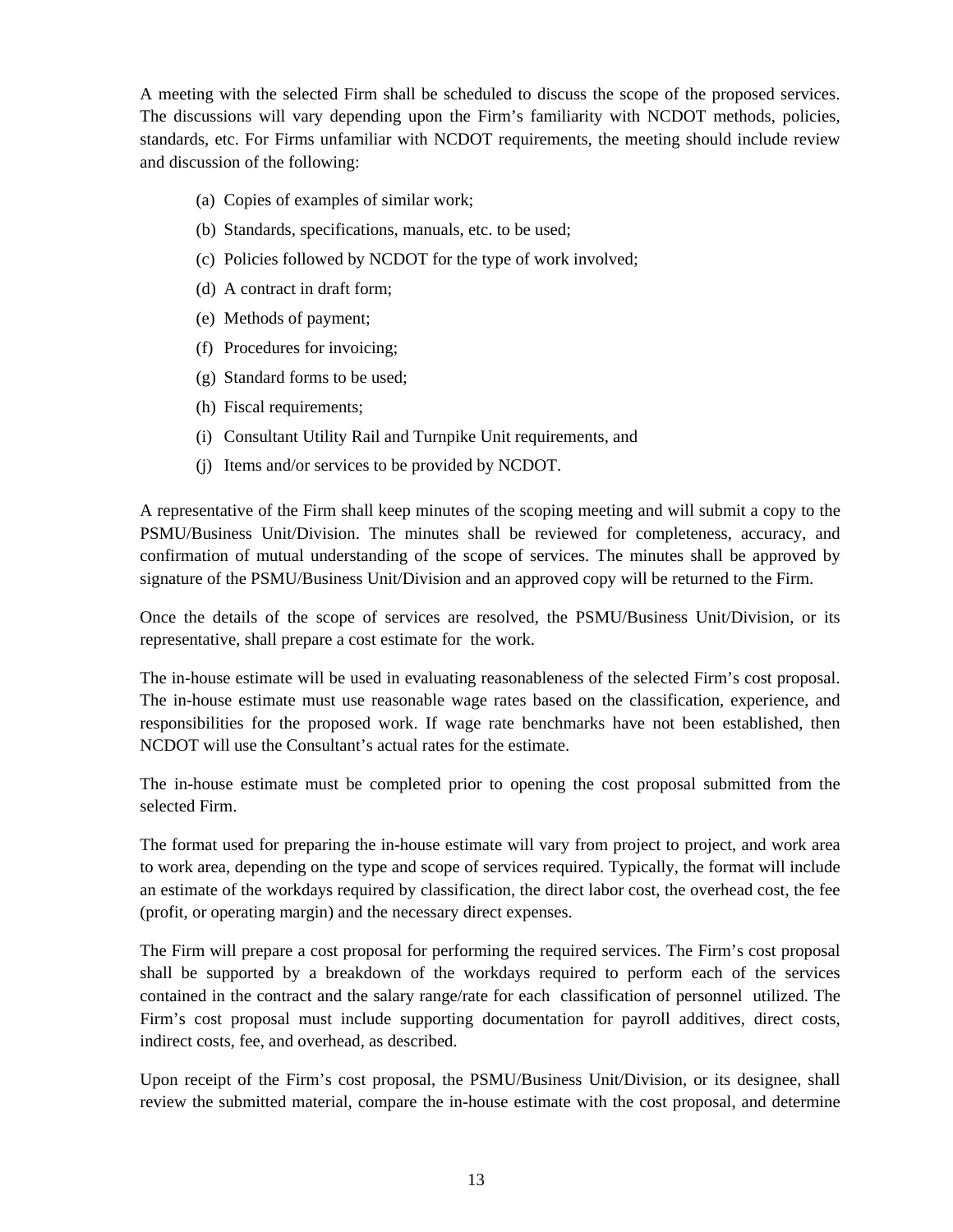both the reasonableness of the proposal and the areas of substantial difference which may require further discussion and negotiation.

The application of negotiation parameters (i.e., in-house and consultant mandays within prescribed tolerances) with PSMU / Business Unit / Division approval and/or in-house and consultant cost within prescribed tolerances with PSMU / Business Unit / Division approval, are used to determine if further negotiation is necessary. These parameters are not designed to limit the value of the contract, but rather serve as a checkpoint to ensure the scope of services is mutually understood.

A pre-negotiation audit shall be prepared by the CURT Unit to provide necessary data to affirm the Firm has an acceptable accounting system, adequate and proper justification for the various rates charged to perform the work, and is aware of NCDOT's cost eligibility and documentation requirements. A pre-negotiation audit and the resultant audit report are required for all contracts, (i.e. Limited Services Agreements, Project-Specific Contracts, and Multiphase Contracts), expected to exceed \$250,000 (\$50,000 if the procurement is by a subgrantee). This requirement does not apply to Purchase Orders issued under Limited Services Contracts. For contracts less than \$250,000, a prenegotiation audit may be required when there is either insufficient knowledge of the Firm's accounting system, previous unfavorable experience regarding the reliability of the Firm's accounting system, procurement of new equipment or supplies for which cost experience is lacking, or as required by the PSMU/Business Unit/Division. Subgrantees that do not have resources or expertise for performing a pre-negotiation audit may contact the CURT Unit for assistance.

The use of an independent audit, an audit performed by another State/Federal agency, or an audit performed by another local government agency is acceptable.

Pre-negotiation audits may be waived when sufficient data is available to permit reasonable comparisons with the cost proposal.

A Firm's cost proposal will not be considered acceptable until the pre-negotiation audit has been performed, if required, by the CURT Unit. When the pre-negotiation audit has been completed, negotiations with the consultant may begin. The negotiations shall satisfactorily conclude all points of difference and shall address and resolve any comments submitted by the CURT Unit.

The Business Unit/Division shall use all resources available to conduct effective negotiations including, but not limited to, the refined scope of services, the evaluation factors and its relative importance, the in-house cost estimate, and the pre-negotiation audit and audit report.

Negotiations shall be conducted separately for mandays and for any of the dollar amounts for elements of cost, fee, and overhead except for contracts involving cost per unit of work and specific rates of compensation.

When a joint venture of Firms desire to enter into a contract with NCDOT, the joint venture will designate a representative to act as the sole authority for the purpose of negotiation.

If the Firm's original cost proposal (excluding indirect cost rate) is greater than 50% above the comparable in-house estimate and it is determined the Firm understands the scope of work, the PSMU/Business Unit/Division may choose to not enter into negotiation with the selected Firm. The selected Firm will be provided written notice of this intent, after the Technical Services Director's or designee's approval. The PSMU/Business Unit/Division will begin scoping and negotiation with the Firm chosen as first alternate.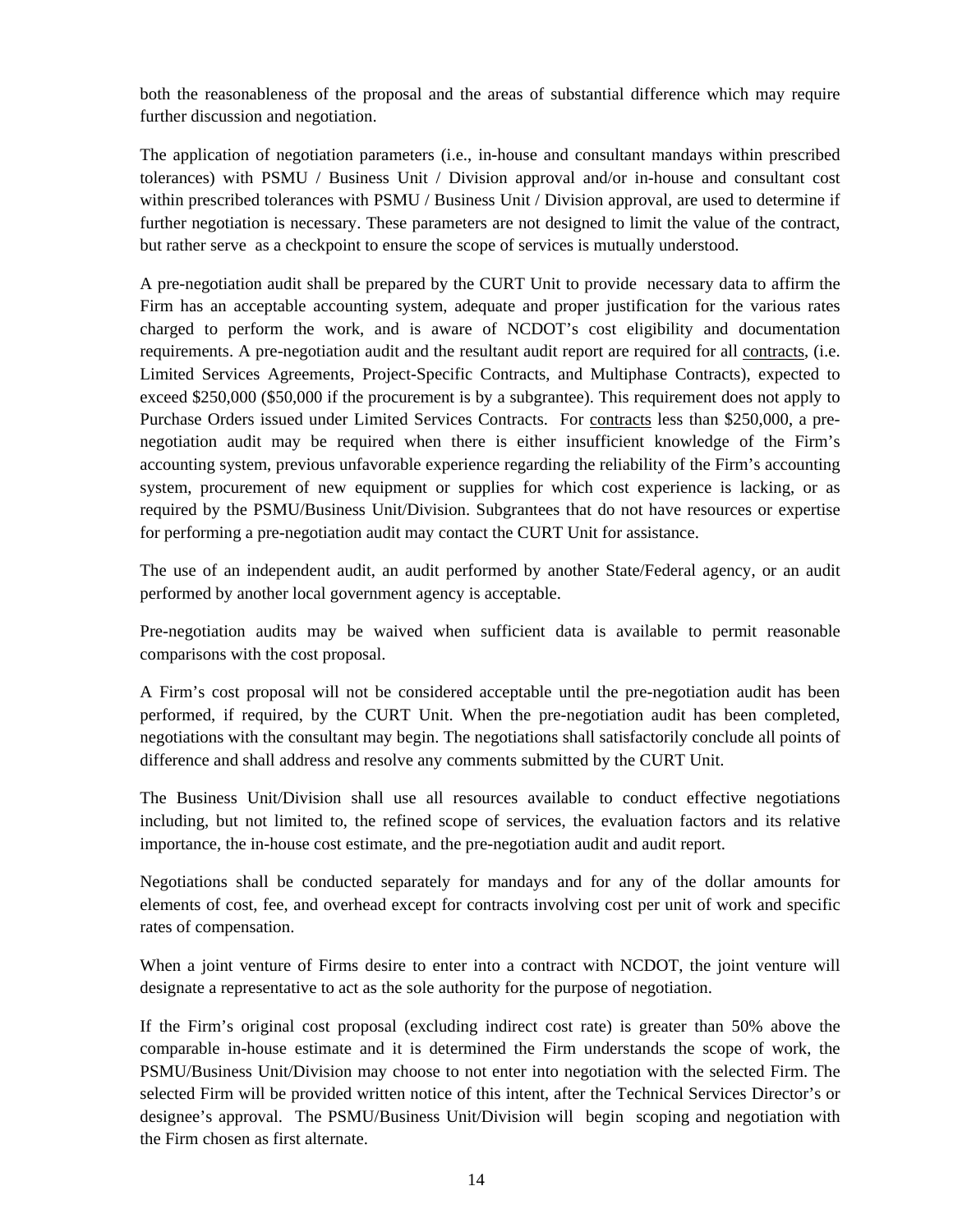The PSMU/Business Unit/Division shall maintain records of negotiations to document negotiation activities and to set forth the resources considered. This record shall include the minutes of the scoping meeting, a record of the original in-house estimate and any revisions, the final in-house estimate, a record of the Firm's original cost proposal and each subsequent submittal, the final cost proposal, the request for a pre-negotiation audit, the audit report, and the response to the prenegotiation audit.

# E. Execute the Contract

Upon completion of final negotiations, the Firm shall execute the contract through NCDOT-approved means.

After award by the Secretary of Transportation and approval by the Technical Services Director or designee, the PSMU will execute the contract. The PSMU will transmit a fully-executed contract to the Firm with a written notice to proceed and shall retain one original contract in the project file.

#### F. Contract Provisions

The PSMU will provide the official template for contracts to ensure that all contracts and subcontracts include the following provisions, either by reference or by physical incorporation into the language of each contract or subcontract, as applicable:

- a) As applicable, when the method of payment is other than a lump sum, the contract shall specify a maximum amount payable which shall not be exceeded unless adjusted by a contract modification;
- b) Administrative, contractual, or legal remedies in instances where consultants violate or breach contract terms and conditions, and provide for such sanctions and penalties as may be appropriate;
- c) Notice of NCDOT's requirements and regulations pertaining to reporting;
- d) NCDOT requirements and regulations pertaining to copyrights and rights in data;
- e) Access by the NCDOT the North Carolina State Auditor and the Auditor's authorized representatives, the subgrantee, FHWA, the U.S. Department of Transportation's Inspector General, the Comptroller General of the United States, or any of its duly authorized representatives to any books, documents, papers, and records of the Consultant which are directly pertinent to that specific contract for the purpose of making audit, examination, excerpts, and transcriptions;
- f) Retention of all required records for not less than 3 years after NCDOT makes final payment and all other pending matters are closed;
- g) Standard DOT Title VI Assurances (DOT Order 1050.2);
- h) Disadvantaged Business Enterprise (DBE) assurance, as specified in 49 CFR 26.13(b);
- i) Prompt pay requirements, as specified in 49 CFR 26.29 and in accordance with NCDOT's FHWA approved DBE Program Plan;
- j) Determination of allowable costs in accordance with federal cost principles;
- k) NCDOT requirements pertaining to Consultant errors and omissions;
- l) NCDOT requirements pertaining to conflicts of interest, as specified in 23 CFR 1.33 and the requirements of 23 CFR 172;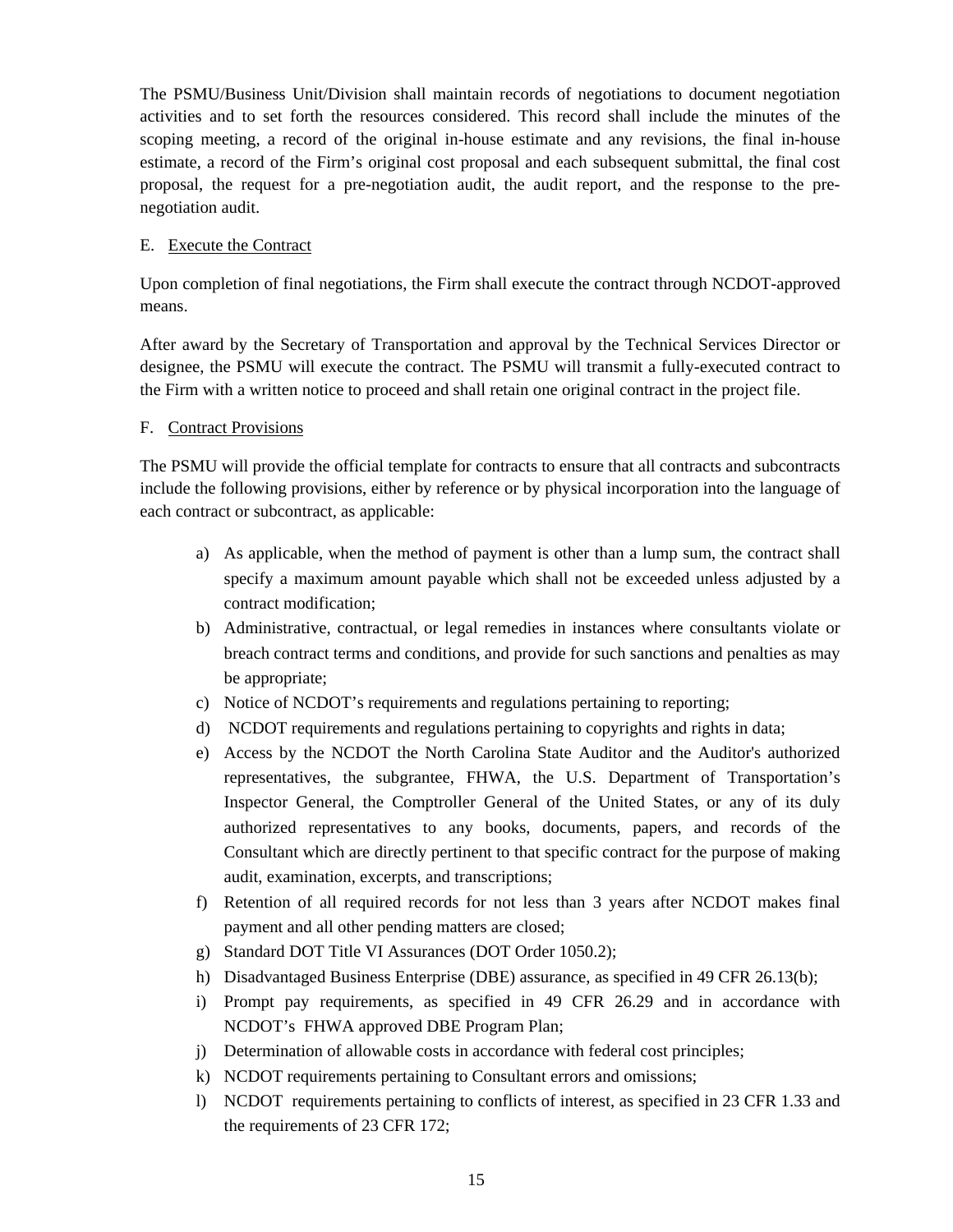- m) A provision for termination for cause by NCDOT including the manner by which it will be effected and the basis for settlement. Termination of a contract may become necessary for various reasons. Some of these reasons could include unavailability of federal and/or state funding, major delays in completing the necessary environmental documentation, removal or adjustment of the project from NCDOT's Transportation Improvement Program, change in the Firm's project team, and poor or unacceptable performance of the Firm;
- n) All contracts and subcontracts exceeding \$100,000 shall contain, either by reference or by physical incorporation into the language of each contract, a provision for lobbying certification and disclosure, as specified in 49 CFR Part 20; and
- o) Certification of Eligibility under the Iran Divestment Act (pursuant to G.S. 147-55 et seq., 147-86.58 and 147-86.59).

#### G. Subcontracting

A Firm must gain approval from the PSMU for any change in Subconsultant Firm or subconsultant utilization prior to that change. PSMU will notify the Business Unit/Division of all approved changes. This may include a Firm choosing to self-perform a particular scope of work, or not utilizing a proposed subconsultant, as indicated in the Letter of Interest.

The responsibility for procuring a subconsultant and assuring the acceptable performance of the work lies with the contracting Firm. It shall be the responsibility of NCDOT to schedule any meeting or make requests for substantive contact with a subconsultant through the contracting Firm. The contracting Firm should be a part of any such meeting or contact. The contracting Firm will be informed of any instruction, directive, or review of the subconsultant(s) work made by NCDOT. Also, the contracting Firm will be responsible for submitting the proper supporting data to the PSMU for all work that is proposed to be subcontracted.

#### **7. CONTRACT ADMINISTRATION**

#### A. Types of Contracts

#### (1) Limited Services Contract (LSC) or Limited Services Agreement (LSA)

A Limited Services Contract is a contract for the performance of services for any number of projects, under task or work orders issued on an as-needed basis, for an established contract period. The procurement of a LSC shall follow the competitive negotiation process. This type of contract is suitable where a specialized service is needed on a substantial number of projects over a specified period of time, the character of the specialized service can be reasonably defined and understood by NCDOT and the contracting Firm, but the number of individual projects makes the selection of Firms and the negotiation and execution of contracts for the service(s) on each individual project time prohibitive.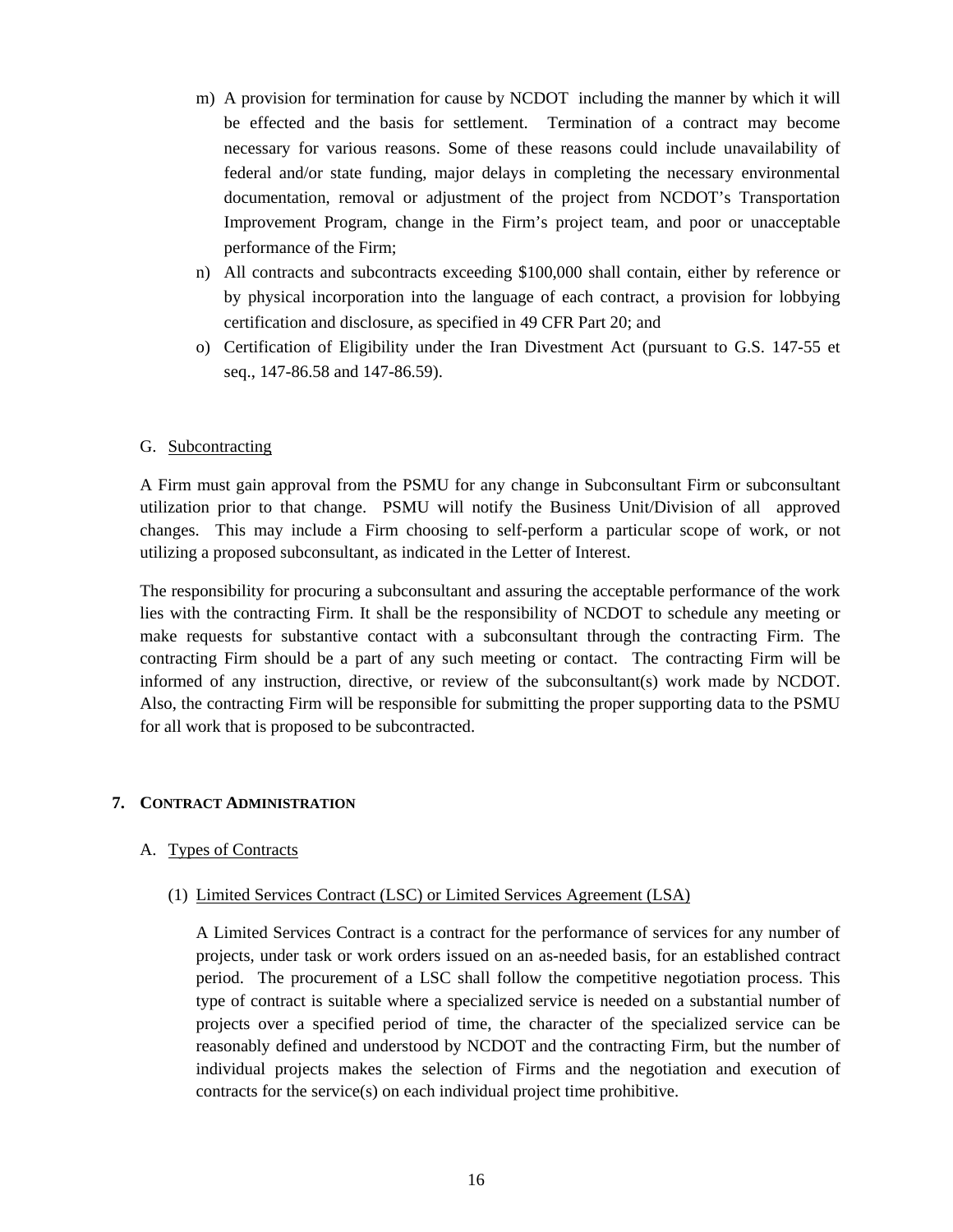Limited Services Contract will generally be negotiated as described in the Negotiation of Contract section. The negotiations will primarily deal with allowable costs for the personnel to be utilized with supporting documentation for payroll additives, direct costs, indirect costs, fee, and overhead.

The LSC is an "as-needed basis" contract established for a maximum dollar amount for professional or specialized services to be performed during a specified contract period, generally not to exceed five (5) years (which includes the initial period plus all possible contract extensions). As needed during the contract period, a scope of services, a schedule and total compensation are negotiated with the Firm for the performance of an individual assignment of professional or specialized services, as defined by the Agreement. The scope of services, schedule, and compensation for each individual assignment are documented in a Notice to Proceed. NCDOT may elect to utilize the maximum amount of the Agreement during the contract period, or may elect not to negotiate with the Firm for any services during the contract period.

Negotiations under Limited Services Agreements shall also be conducted for each individual assignment at the time the Business Unit/Division determines that the use of the professional or specialized services of the contracting Firm is needed.

Project assignments may be awarded to Firms holding Limited Services Contracts after considering a Firm's outstanding workload with NCDOT, recent project assignments, or through examination of the qualifications of the Firms relative to the nature of the task order work to be negotiated.

The PSMU/Business Unit/Division will notify the Firm and schedule a meeting to discuss the scope of proposed services for the individual assignment. A representative of the Firm shall keep minutes of the meeting, which shall be submitted to the PSMU/Business Unit/Division for approval by signature. A copy of the approved minutes will be returned to the Firm.

The PSMU/Business Unit/Division shall prepare an in-house estimate of the cost to perform the scope of services. The estimate will be used in evaluating the reasonableness of the Firm's cost proposal. The in-house estimate must be completed prior to receiving the cost proposal from the Firm.

The Firm will prepare a cost proposal for performing the required services. Upon receipt of the Firm's cost proposal, the Business Unit/Division, or its designee, shall review the submitted material, compare the in-house estimate with the cost proposal, and determine both the reasonableness of the proposal and the areas of substantial difference. Any negotiation needed shall satisfactorily conclude all points of difference. At the consensus point and conclusion of the process, the Firm will be issued a written notice to proceed.

If negotiations cannot be successfully concluded then they will be terminated. The Firm will be notified in writing and another Firm under a Limited Services Agreement will be contacted.

The Business Unit/Division will maintain records of the negotiations for three (3) years after completion of the contract. For design contracts, the records shall be kept for three (3) years after completion of the contract or until the project is completed, whichever occurs last.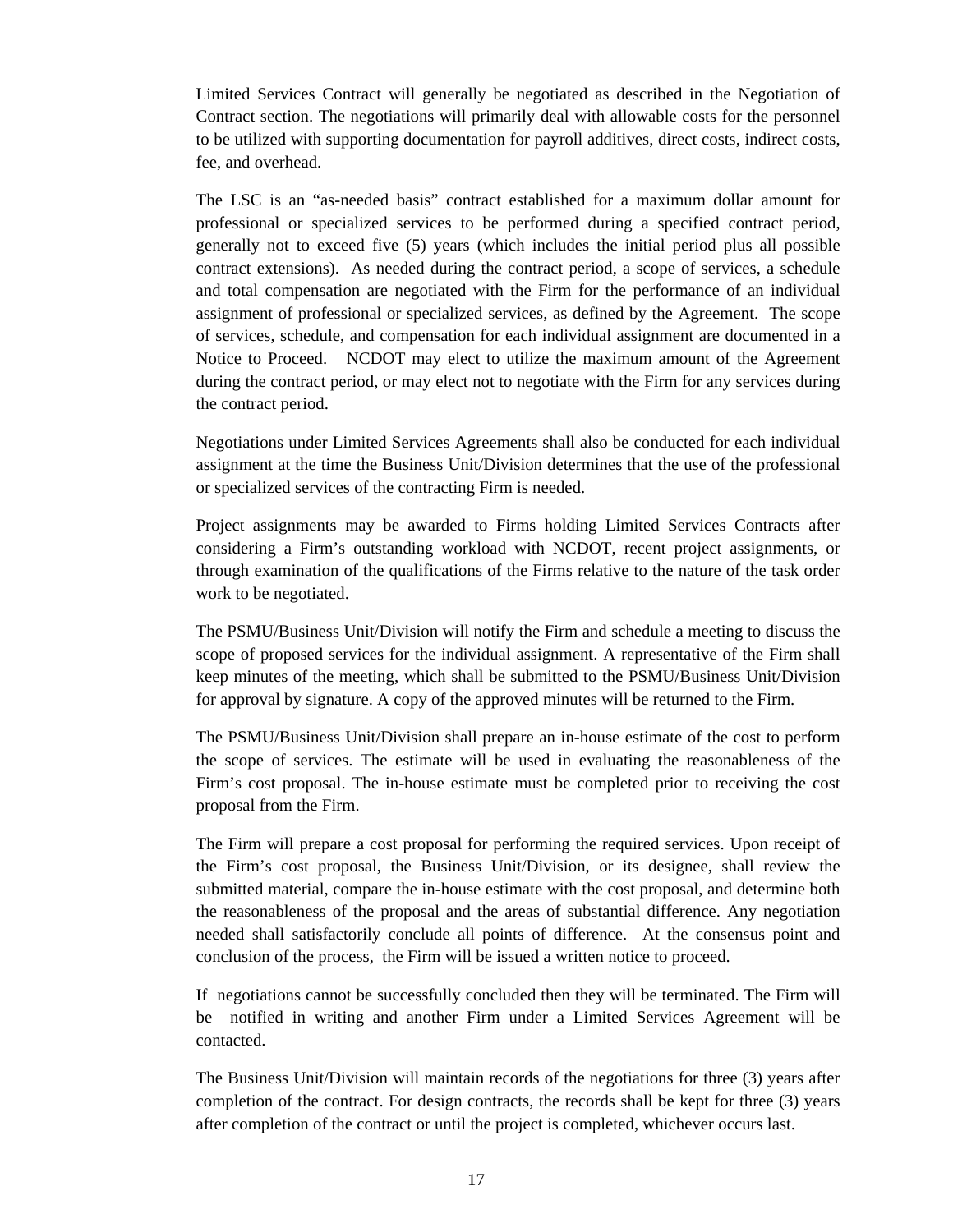# (2) Project-Specific Contract

A Project-Specific Contract is between NCDOT and a Consultant for the performance of services and defined scope of work related to a specific project or projects. The fullyexecuted Project-Specific Contract represents the full scope of services required by NCDOT.

The procedural steps necessary to execute a Project-Specific Contract are the same as the LSC, i.e., the Request for Letters of Interest is approved by the Business Unit's/Division's approval authority; the advertisement is prepared and advertised; the Selection Committee is convened; the Consultant is selected; negotiations commence; the contract is executed; and the Notice to Proceed is given. See the Section on "Limited Services Agreements" for detailed procedures.

All interactions with the CURT Unit (i.e. auditing) and the Contractual Services Unit (i.e. prequalification) must occur. All records shall be kept for three (3) years after completion of the contract or until the project is completed, whichever occurs last.

# (3) Multiphase Contract

A Multiphase Contract is a contract where the solicited services may be divided into phases, whereby the specific scope of work and associated costs may be negotiated and authorized by phase(s) as the project progresses.

The procedural steps necessary to execute a Multiphase Contract are the same as the LSC, i.e., the Request for Letters of Interest is approved by the Business Unit's/Division's approval authority; the advertisement is prepared and advertised; the Selection Committee is convened; the Consultant is selected; negotiations commence *for the phase(s) that will be executed*; the contract is executed; and the Notice to Proceed is given *for the phase(s) that were negotiated.*  See the Section on "Limited Services Agreements" for detailed procedures.

# B. Payment Methods

Each contract type will have at least one payment method for the scope of work, including Lump Sum, Cost-plus-Overhead-plus-Profit (Cost-Plus), Cost per Unit of Work, or Specific Rate(s) of Compensation. A single contract may contain different payment methods as appropriate for compensation of different elements of work.

- 1. Lump Sum This type of contract is suitable when the amount and character of required services can be reasonably defined and clearly understood by both NCDOT and the contracting Firm. This can be a single lump sum fee negotiated initially or a lump sum contract consisting of task orders as the scope evolves by task assignments.
- 2. Cost-plus-Overhead-plus-Profit (Cost-Plus) This type of contract is suitable where the general magnitude of services is known but the scope of services or period of performance cannot be defined clearly and NCDOT needs more flexibility in expediting the work without excessive amendments to the contract.
- 3. Cost per Unit of Work This type of contract is suitable where the magnitude of services is uncertain but the character of services is known and the cost per unit can be determined accurately.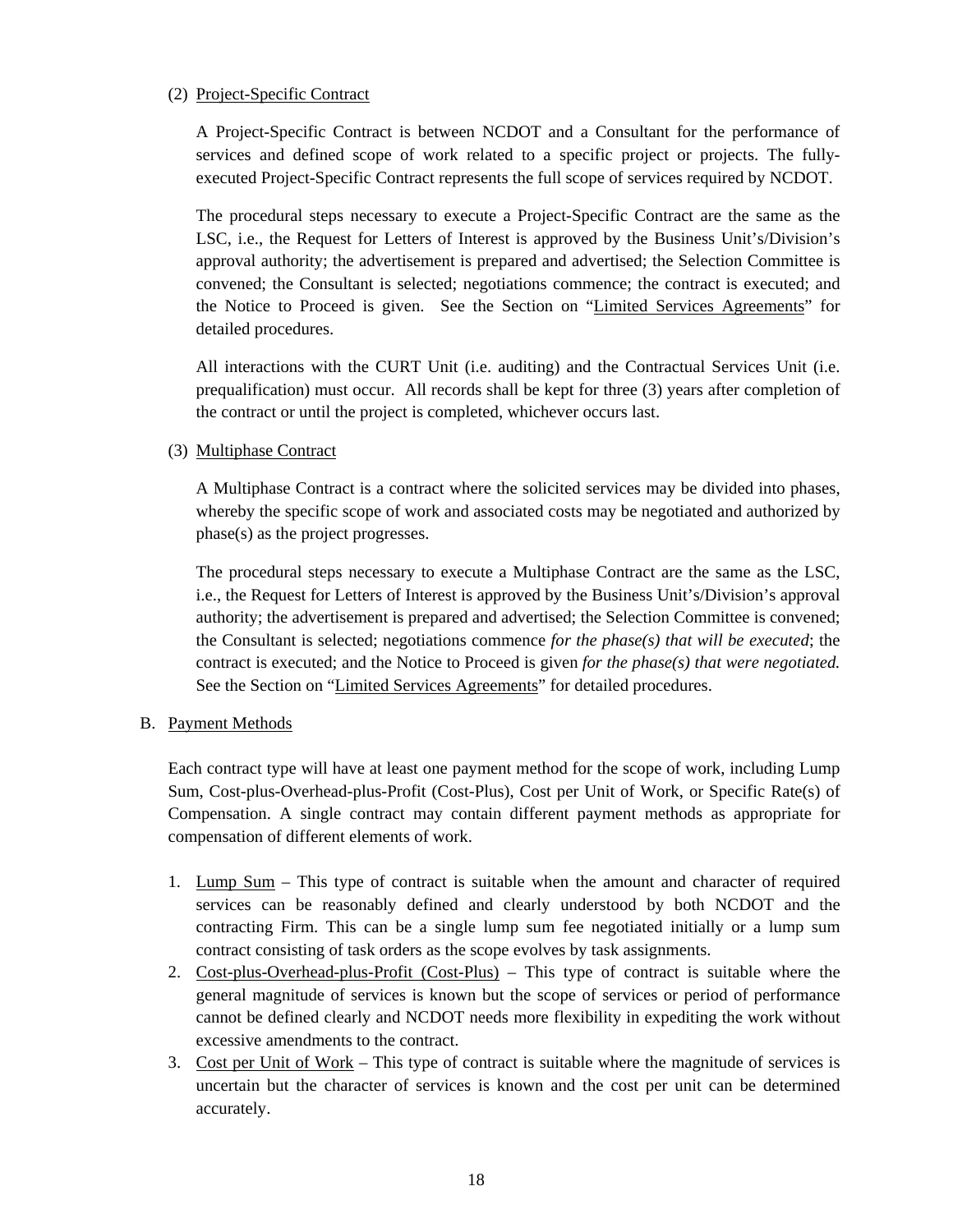4. Specific Rate(s) of Compensation – This type of contract is suitable where the magnitude of services is uncertain but the character of services is known and a cost per hour can be determined.

# C. Contract Amendments

A Contract Amendment is a formal agreement which modifies the terms of the original contract, or any subsequent supplemental agreement(s). Contract amendments are required for any modification in the terms of the original contract that change the cost of the contract; significantly change the character, scope, complexity, or duration of the services; or significantly change the conditions under which the services are required to be performed. Each contract shall contain procedures for contract modification(s) and will define what changes are permitted by mutual agreement of the parties involved and the changes that can only be made by means of a contract amendment.

The contract amendment shall clearly outline the changes made and determine a method of compensation. Overruns in the cost of work shall not warrant an increase in the fee (profit) portion of a cost-plus-overhead-plus-profit contract. Significant changes to the scope of services may require adjustment of the fee (profit) portion of a cost-plus-overhead-plus-profit contract or in the fee (profit) portion of a lump sum contract.

The PSMU/Business Unit/Division may, without a contract amendment, authorize changes involving details of clarifications, changes in time schedules, and other changes of a minor nature which do not cause a significant change in the scope of services or a change in the amount of compensation.

No work is to be performed by the contracted Firm on additional or disputed items of work until the contract amendment is executed and/or the dispute is resolved.

Contract amendments shall be processed using the same procedures as described for original contracts described earlier in this document. NCDOT may add to a contract only the type of services and work included within the scope of services of the original solicitation from which a qualifications-based selection was made. For any additional professional and specialized services outside of the scope of work established in the original request for Letters of Interest, NCDOT will:

- Procure the services under a new solicitation:
- Perform the work itself using staff; or
- Use a different, existing contract under which the services would be within the scope of work.

Though not required to formally approve contract amendments, FHWA may be provided a copy of the executed agreement when National Highway System funds are involved. Any controversial contractual or administrative issues should be coordinated with FHWA prior to settlement.

# D. Monitoring and Evaluation of Work

The Project Manager's responsibilities shall include ensuring that the work being pursued is complete, accurate, and consistent with the terms of the contract; scheduling and attending progress meetings with the Firm where necessary; being involved in decisions leading to contract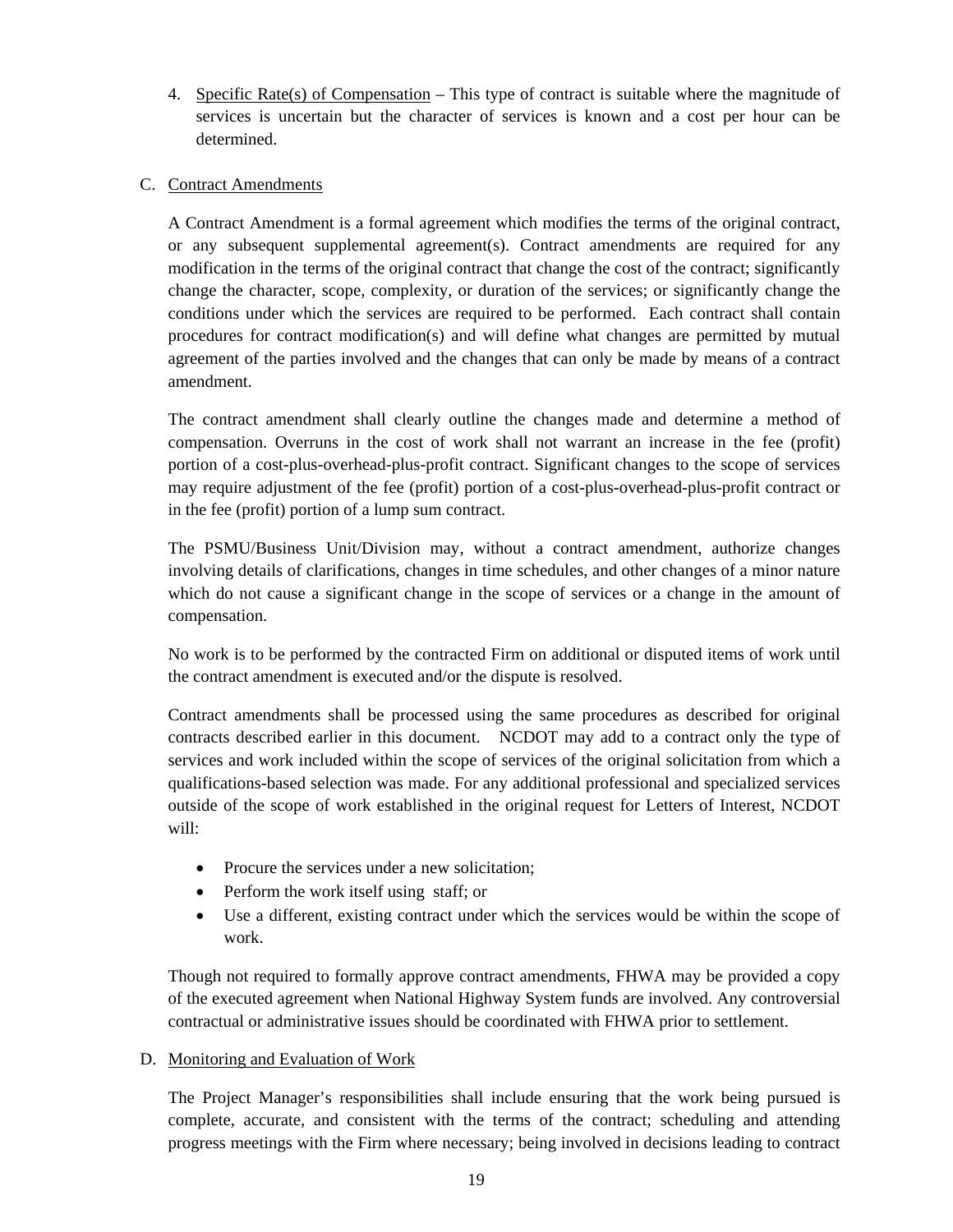modifications; being familiar with the qualifications and responsibilities of the Firm's staff; visiting the project and/or Firm's offices on a frequency that is commensurate with the magnitude, complexity and type of work; and assuring that costs billed are consistent with the acceptability and progress of the Firm's work.

The Project Manager shall prepare written interim and/or final performance evaluation reports for all contracts except those awarded contracts of \$50,000 or less. The report should include, but not be limited to, an evaluation of such items as the quality of work, timely completion of the work, and conformance with established policy.

Copies of the interim and/or final performance evaluations shall be sent to the Firm for its review and/or comments immediately following the appropriate milestone or completion of the contract. The PSMU shall receive copies of all interim and/or final evaluations. Any written comments by the Firm shall be attached to the final evaluation report submitted to the Project Manager.

#### E. Invoice Procedures and Retainage

Invoices may be created for partial payment or final payment against a purchase order line item. Consultants submit invoices for payment in increments that may be based on the completion of tasks, milestones or a specific time span, as may be required in the contract. The Firm will be required to provide a written progress report with its invoice for each calendar month or other contract period as designated in the contract during which work is in progress. The progress report shall describe the work performed during the period covered by the invoice. The prime Firm will also report subconsultant payments with each invoice using form DBE-IS.

The Business Unit/Division will process and recommend all invoices for payment. Upon recommendation from the Business Unit/Division, the CURT Unit and NCDOT's Fiscal section will approve the invoice for payment.

NCDOT has the right to retain a percentage of the contract fee for all partial payments earned until all work in the contract is completed. However, at the discretion of the Division Engineer/Branch Manager or his/her designee, the retainage may be eliminated, reduced or released on any work that has been completed and accepted by the state prior to final audit.

#### F. Final Payment

When it is determined that the work is complete, the final invoice shall be reviewed by the Project Manager and the Division Engineer/Branch Manager, or designee. Final invoice refers to the last invoice from the Consultant when all services for the purchase order have been completed. The final invoice requires additional considerations before processing, as any withholdings (which may include retainage) must be released or transferred before executing the final invoice for a purchase order.

When a Consultant satisfactorily completes the service, the retainage is released to the Consultant. However, if the service did not meet the specifications on the agreement, withholdings are not paid to the Consultant. Instead the amounts are transferred from the temporary withholding account to either a permanent account or back to the purchase order, thus reducing the total cost of the agreement.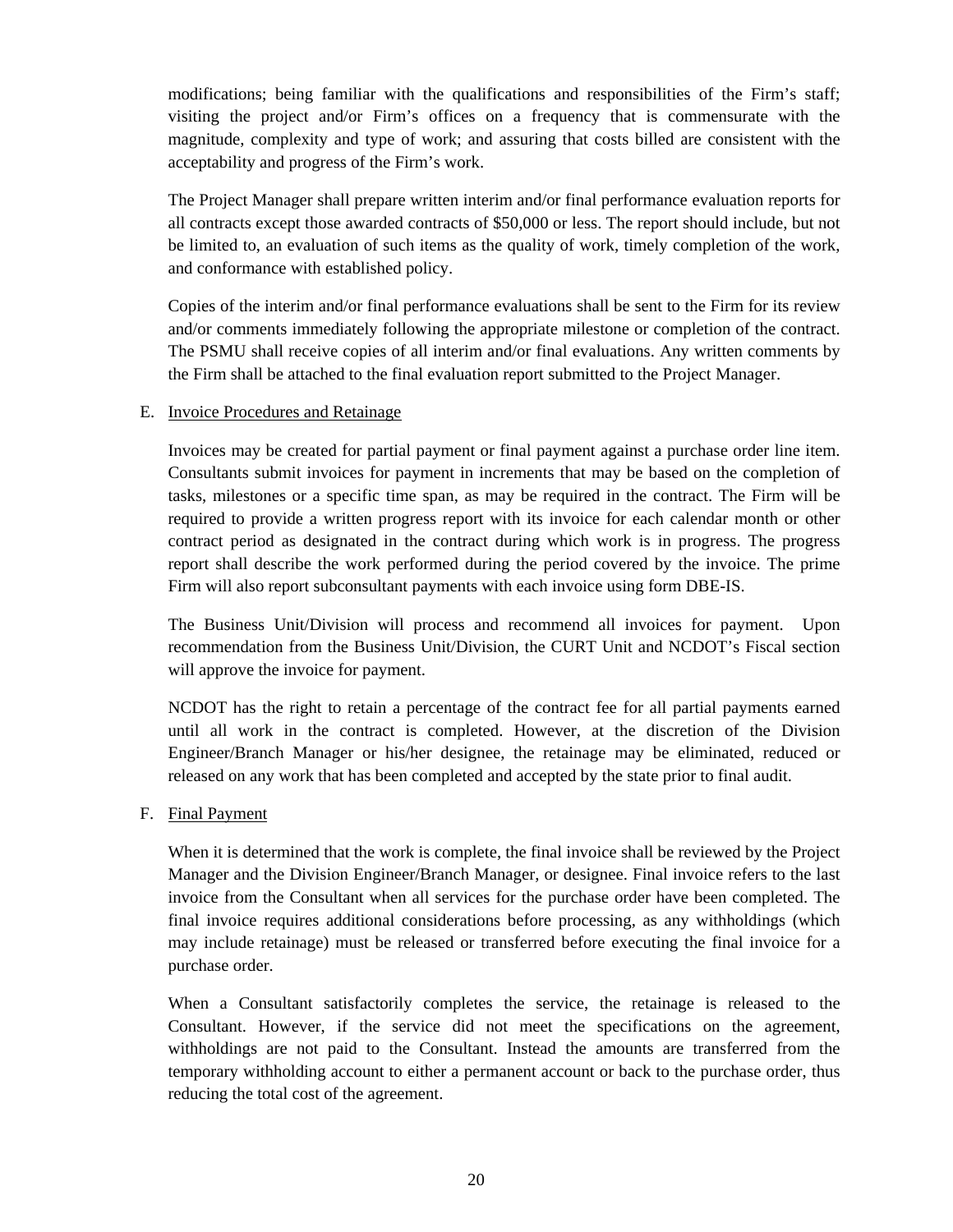When it is determined that the work is complete, the final invoice shall be reviewed by the Division Engineer/Branch Manager or his/her designee and forwarded to the CURT Unit of the OIG for approval. When a contract is terminated by NCDOT, the final payment shall be for that portion of work satisfactorily performed in accordance with the contract.

When the Business Unit processes the final invoice, it must set the final invoice indicator to prevent further processing, cancel open commitments, and validate that withholdings have been resolved.

# **8. SPECIAL CIRCUMSTANCES**

# General Engineering Services Consultant (GESC)

NCDOT may choose to retain one or more Firms to provide professional and specialized services under a General Engineering Services Consultant (GESC) Contract (or Management Consultant Contract). The GESC may provide services that include, but are not limited to, providing oversight of an element of a highway program, function, or service on behalf of NCDOT or may involve managing or providing oversight of a project, series of projects, or the work of other consultants on behalf of NCDOT. These Firms may support NCDOT's programs and projects across all modes and programs. The GESC contract may be executed as a Limited Services Agreement, Project-Specific Contract, or Multiphase Contract; NCDOT's need dictates the type of contract used.

In a non-authoritative GESC relationship with NCDOT, the GESC will be responsible for supporting the development and/or furtherance of one or more projects. GESC usage in a management support role does not relieve NCDOT of responsibilities associated with the use of Federal Aid Highway Funds, and will be generally limited to large projects or circumstances where unusual cost or time constraints exist, unique technical or managerial expertise is required, and/or an increase in NCDOT staff is not a viable option.

The GESC does not have the authority to determine scope, manage the selection of other consultants (except the subconsultants on its own GESC team), or other tasks that are the responsibility of NCDOT or other contracted consultant teams. The GESC may serve in a support and advisory role to the Business Unit or Division.

Firms who are selected to be a GESC may be assigned to work on one or more projects, as well as specific program functions. Project-specific duties may differ from project to project.

The solicitation and contract will include applicable restrictions to ensure no conflict of interest, equity, etc.

When Federal Aid funds participate in a GESC the following guidelines shall be used in the procurement of the GESC:

- NCDOT will ensure that adequate staffing is provided to administer and monitor any GESC that includes a management support role;
- NCDOT will ensure that when more than one Federal-aid project utilizes the GESC, the costs for services will be distributed consistent with the agency's cost principles; and